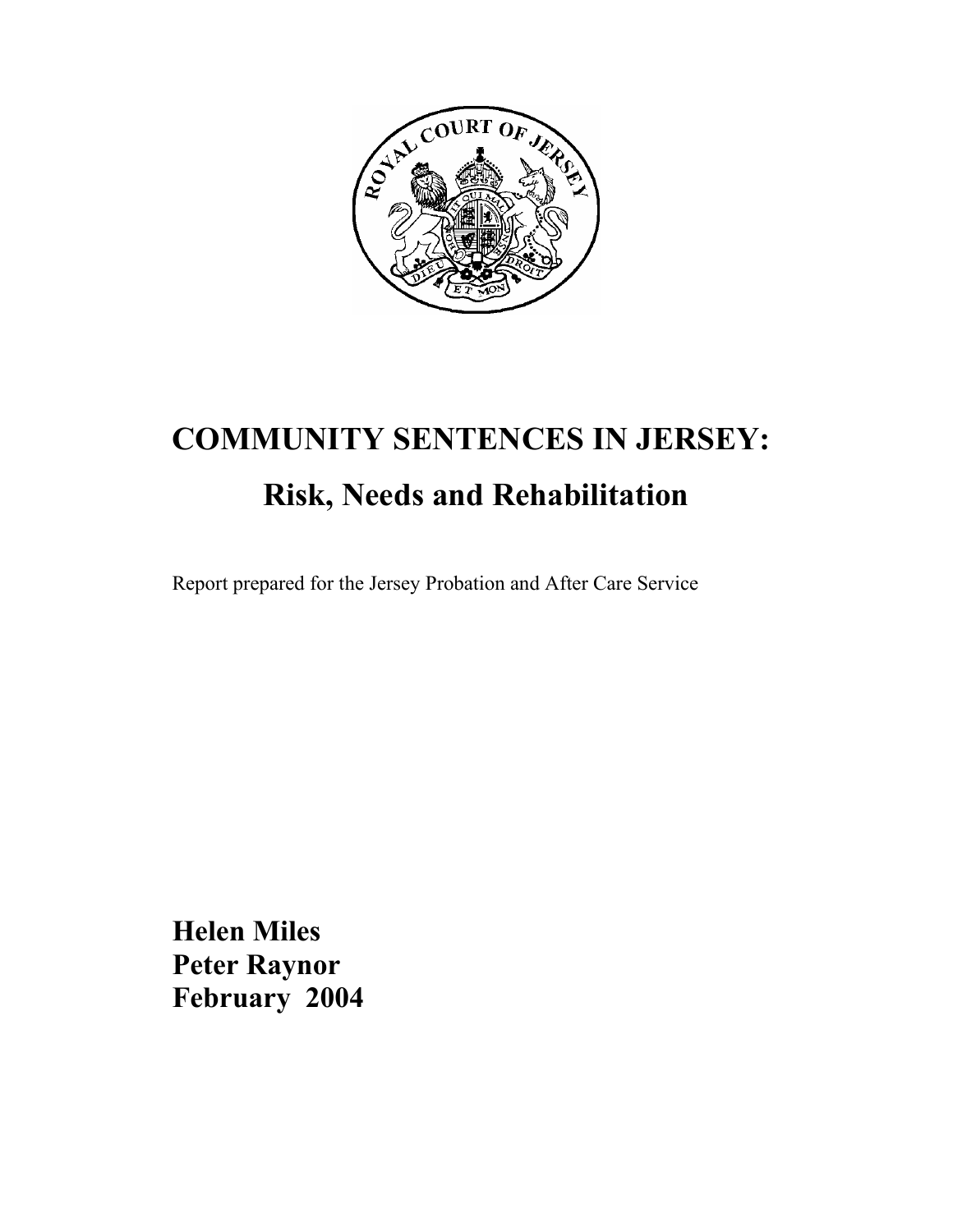## **TABLE OF CONTENTS**

| RISK AND NEEDS PROFILE ANALYSIS OF PROGRAMME               |  |
|------------------------------------------------------------|--|
|                                                            |  |
|                                                            |  |
| RISK AND NEEDS PROFILE ANALYSIS OF PROGRAMME NON-          |  |
|                                                            |  |
|                                                            |  |
|                                                            |  |
|                                                            |  |
| APPENDIX A: PREDICTION AND GENDER DIFFERENCES IN JERSEY 39 |  |
|                                                            |  |
|                                                            |  |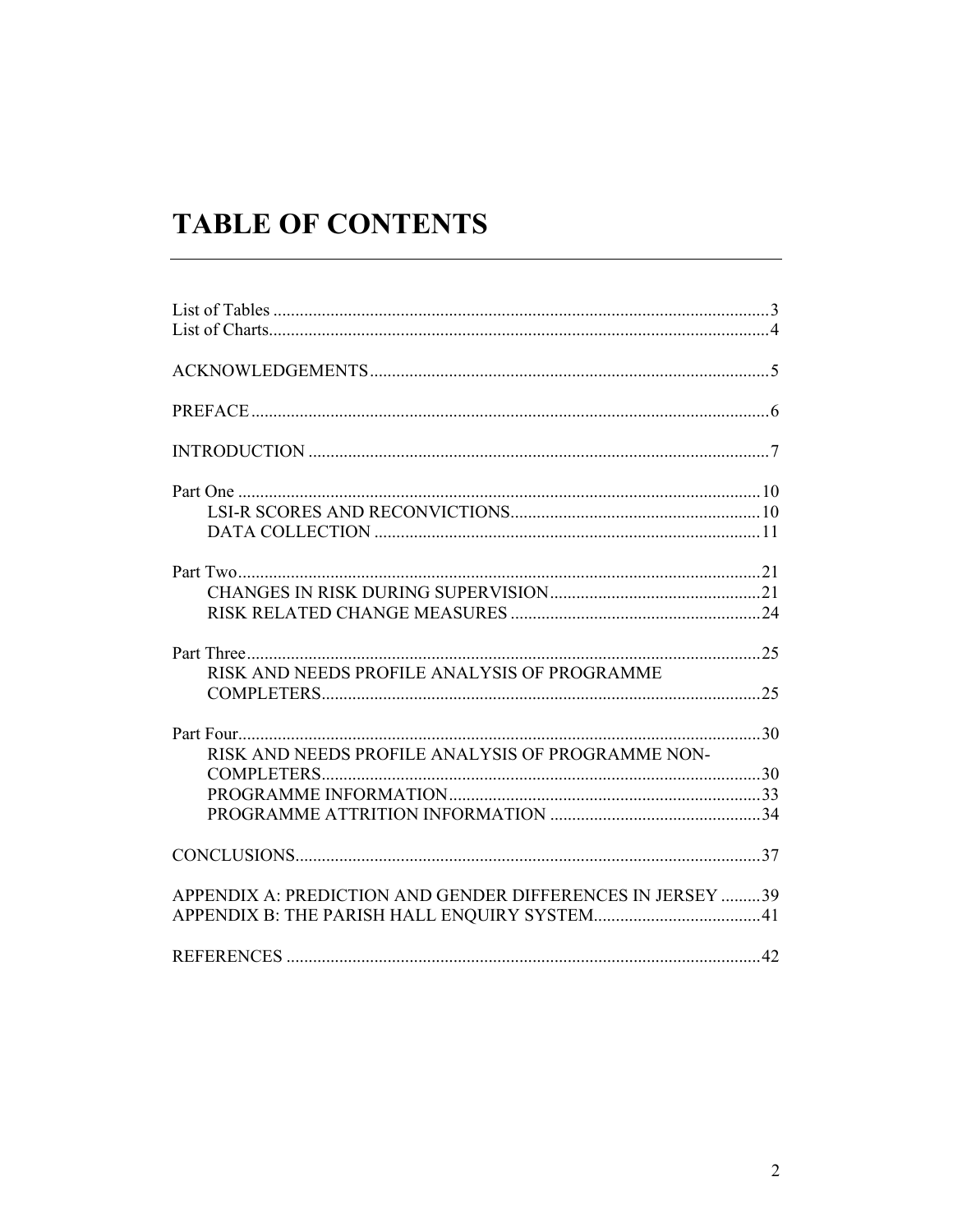#### **List of Tables**

| TABLE 2. CHARACTERISTICS AND OUTCOMES OF COMMONLY USED SENTENCES 13                                                               |  |
|-----------------------------------------------------------------------------------------------------------------------------------|--|
| TABLE 3. CHARACTERISTICS AND OUTCOMES OF COMMONLY USED SENTENCES                                                                  |  |
| TABLE 4. FREQUENTLY USED SENTENCES: LOW RISK QUARTILE (LSI-R = 1-9)17                                                             |  |
| TABLE 5. FREQUENTLY USED SENTENCES: LOW MEDIUM RISK QUARTILE (LSI-R = 10-                                                         |  |
| TABLE 6. FREQUENTLY USED SENTENCES: HIGH MEDIUM RISK QUARTILE (LSI-R = 16-                                                        |  |
| TABLE 7. FREQUENTLY USED SENTENCES: HIGH RISK GROUP (LSI-R = 23-44) 20                                                            |  |
|                                                                                                                                   |  |
| TABLE 9. CHANGES IN RISK ASSESSMENTS BETWEEN THE END OF PROGRAMME AND                                                             |  |
| TABLE 10. CHANGES IN LSI-R SCORES BETWEEN FIRST AND SECOND ASSESSMENTS<br>AND RECONVICTION (EXCLUDING NO CHANGE IN TOTAL SCORE)24 |  |
|                                                                                                                                   |  |
|                                                                                                                                   |  |
|                                                                                                                                   |  |
|                                                                                                                                   |  |
|                                                                                                                                   |  |
| TABLE 16. RECONVICTION OF PROGRAMME NON COMPLETERS WITH 12 MONTHS36                                                               |  |
|                                                                                                                                   |  |
| TABLE A2: AVERAGE RECONVICTION RATES AND ESTIMATED RECONVICTION RISKS                                                             |  |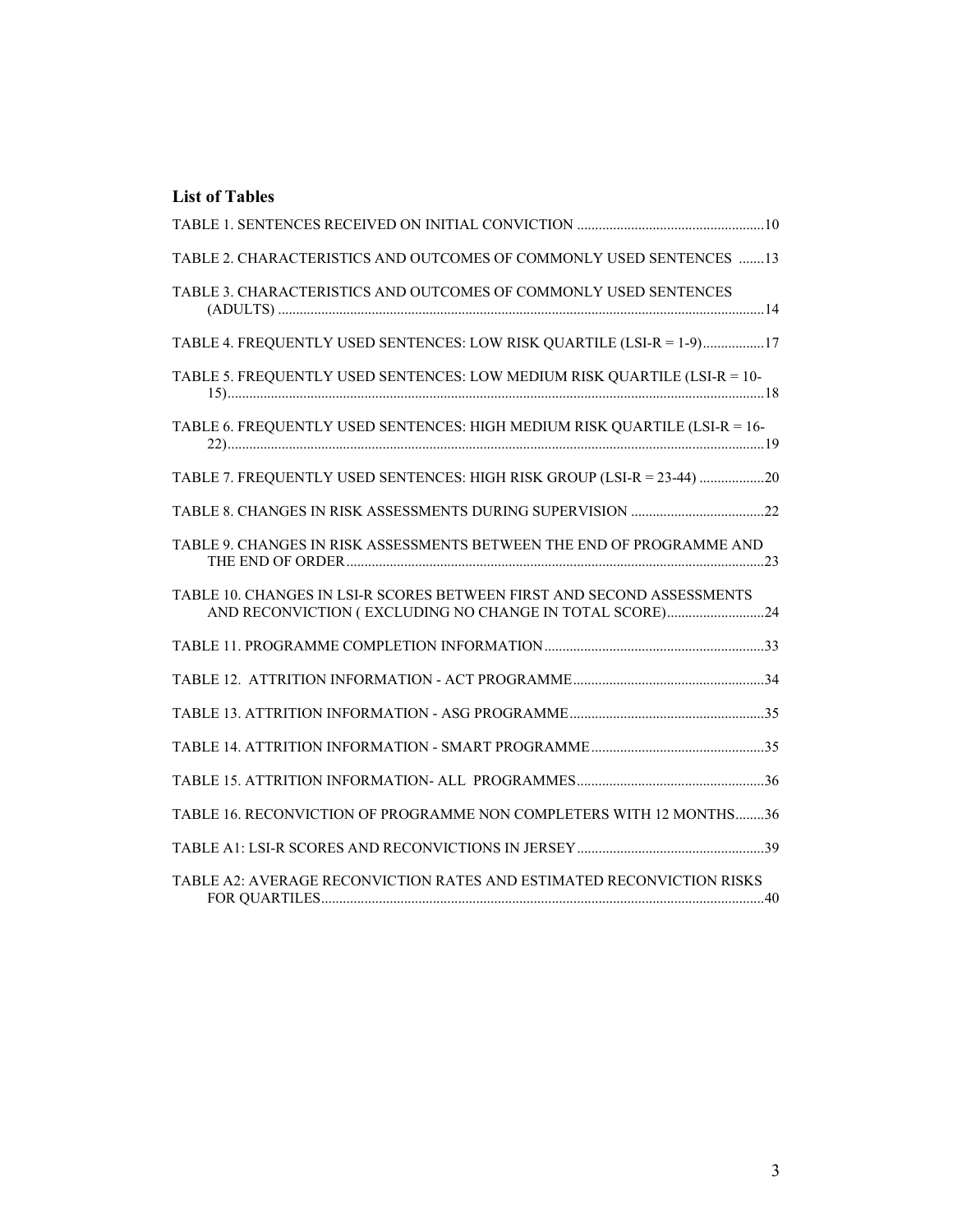#### **List of Charts**

| CHART 5 – INITIAL CRIMINOGENIC NEEDS PROFILE OF PROGRAMME COMPLETERS28   |  |
|--------------------------------------------------------------------------|--|
| CHART 6-POST PROGRAMME CRIMINOGENIC NEEDS PROFILE OF PROGRAMME           |  |
| CHART 7 - INITIAL CRIMINOGENIC NEEDS PROFILE OF ASG PROGRAMME COMPLETERS |  |
| CHART 8 - INITIAL CRIMINOGENIC NEEDS PROFILE OF ACT PROGRAMME COMPLETERS |  |
| CHART 9 - INITIAL CRIMINOGENIC NEEDS PROFILE OF SMART PROGRAMME          |  |

**Helen Miles is the Research and Information Manager of the Jersey Probation and Aftercare Service and Research Student, University of Wales, Swansea. e.mail: h.miles@gov.je** 

**Peter Raynor is Professor in the Department of Social Policy and Applied Social Studies at the University of Wales, Swansea. e.mail: p.raynor@swansea.ac.uk**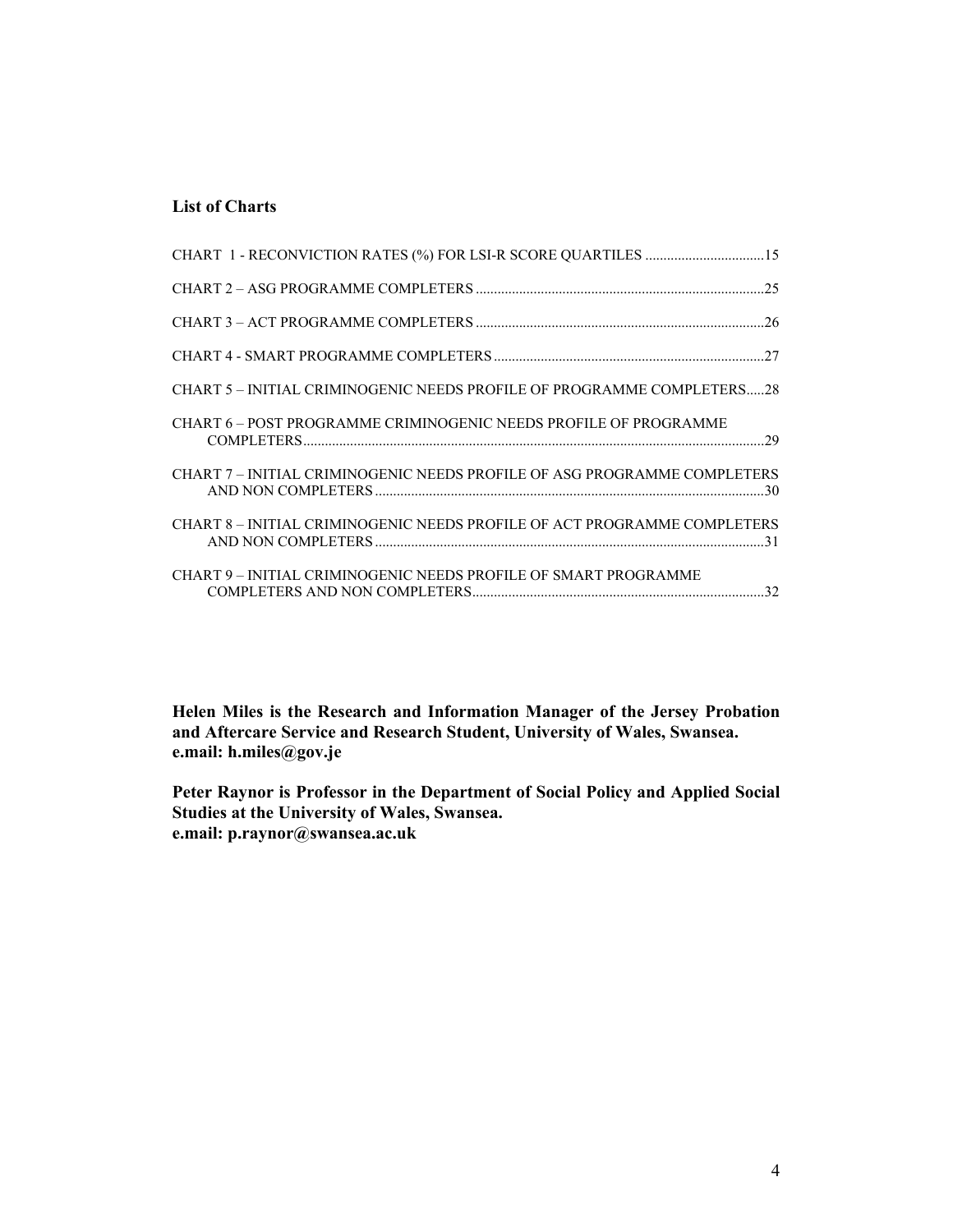#### **ACKNOWLEDGEMENTS**

The researchers wish to thank Brian Heath, Chief Probation Officer for commissioning this research. We are grateful to the States of Jersey Police for assistance with information about reconvictions, and to H.M. Prison, La Moye for information about release dates of imprisoned offenders. In particular, we would like to thank Barbara Machon for her diligence in the daily recording of reconviction information and Rachel Bennett for her patient and accurate work in the collection and collation of LSI-R data and programme information.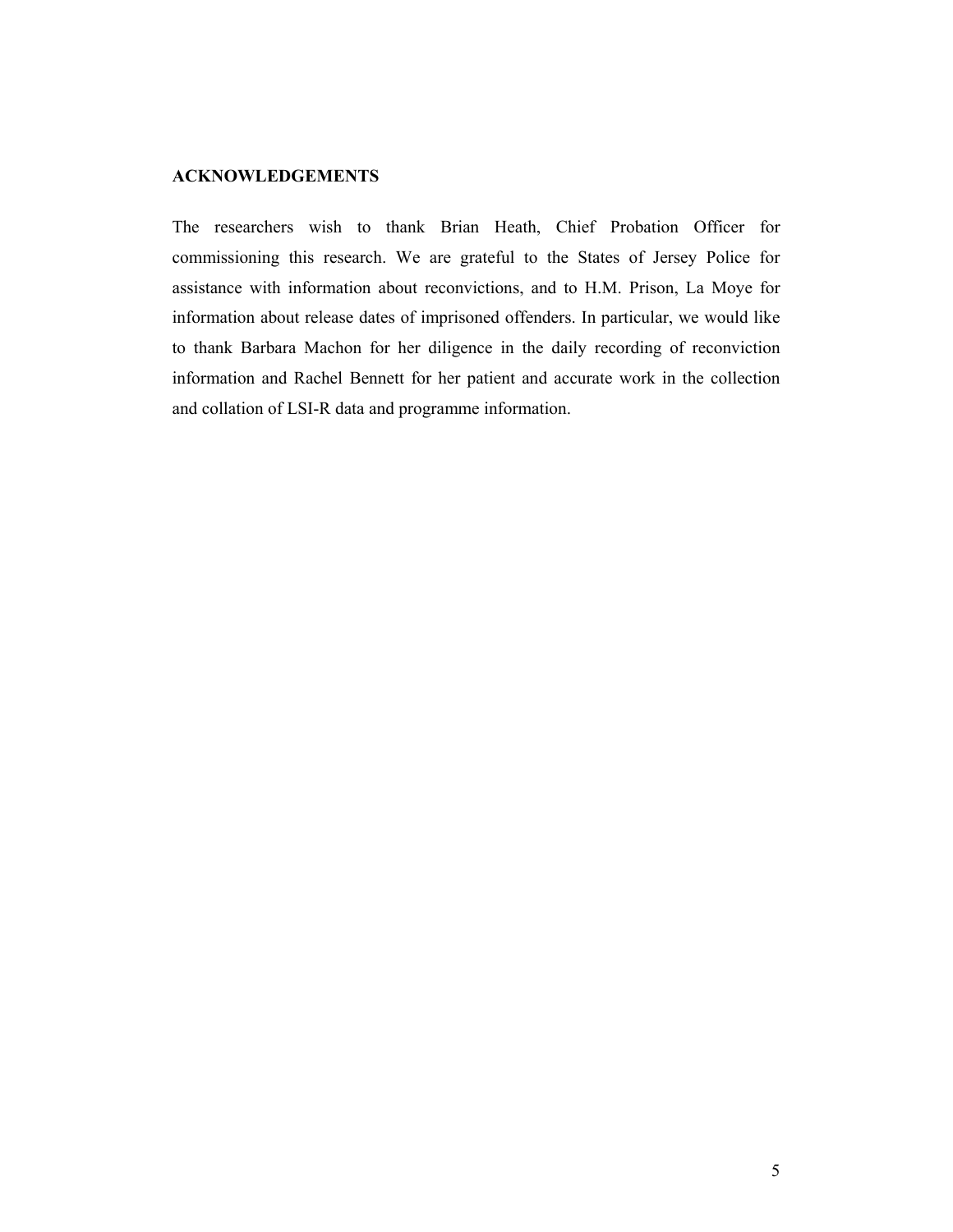#### **PREFACE**

The island of Jersey is the largest of the Channel Islands at 45 square miles with a resident population of over 85,000 people. Self-governing since 1204, it has never been part of, or colonised by, the United Kingdom, but is a remnant of the Duchy of Normandy. As a result its government and judiciary bear little resemblance to comparable institutions elsewhere in the British Isles. Until 1957 the official language was French, and much of the population spoke Jersey Norman French. However, the use of English is now almost universal with Portuguese the most common second language. Despite this, many laws and some parts of court procedure remain in the French language. Legislation is proposed and debated by the States, the Island's government. Neither the European Union nor the United Kingdom government have the power to legislate for Jersey. The Jersey system of law, based on La Grande Coutume de Normandie , ancient Norman Law, has been retained and together with the development and reinforcement of customary law, the island of Jersey has established itself as an autonomous 'appendage' to the English crown.

The Jersey Probation and Aftercare Service is governed by the Probation Board consisting of five Jurats (lay elected Judges). A member of government is also invited to attend to encourage liaison with the political body responsible for Home Affairs. Probation in Jersey was established by law in 1937, with the first full time appointments being made in the early 1960s. Probation Officers or Delegués are appointed by a gathering of all the Judges known as the Full Court with the Attorney General and Magistrate also in attendance, and subsequently take an oath of office before the Samedi Court (the equivalent of a Crown Court which curiously sits not on a Saturday, but a Friday).

The Probation Order operates across the sentencing tariff and is a form of provisional release, being made instead of a punishment, as Probation Orders used to be in England and Wales. Community Service Orders are made as a direct alternative to a custodial sanction, with the offender being told in Court the length of sentence that would otherwise have been imposed.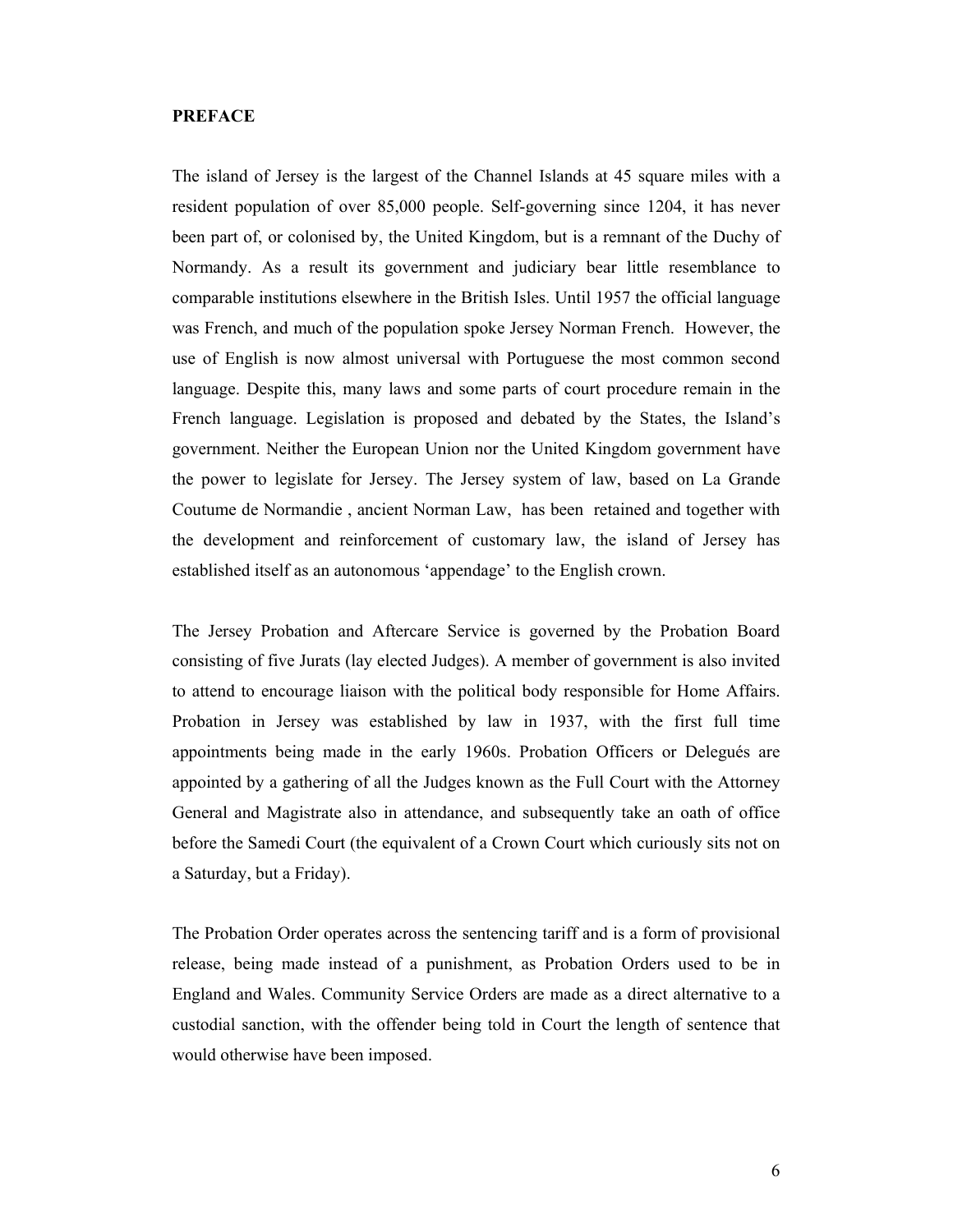#### **INTRODUCTION**

This report summarizes the main results of an analysis of data collected by the Jersey Probation and After-Care Service since the introduction of the Level of Service Inventory (Revised) (LSI-R, Andrews and Bonta 1995) as a new method of risk and need assessment to support the preparation of social enquiry reports and the evaluation of progress during supervision. The data available for this report concern 1380 offenders assessed in Jersey using LSI-R between Autumn 1996 (when LSI-R was introduced) and the end of June 2001 (the latest qualifying point for inclusion in the reconviction study with adequate follow-up). This study builds on previous data presented in the report *Risk, Needs and Re-offending: Evaluating the Impact of Community Sentences in Jersey,* (Raynor and Miles 2001).

The first part of the report covers some general characteristics of the assessed offender population and a comparative study of the risk of re-offending and the actual reconviction rates of those sentenced to the more commonly-used sentences, including community sentences. Offenders are followed up for twelve months and twenty four months from the date of sentence (if non-custodial) or release (if custodial). Reconviction rates are examined for whole sentenced populations and for samples subdivided by risk group.

The second part of the report concerns changes during supervision in risk levels as measured by LSI-R. Assessments made at the beginning and end of community sentences are compared for a sample of 298 offenders. In addition, assessments of the offenders who had completed the SMART, ACT, ASG, CHANGE and Treatment programmes in time for inclusion in the twelve month and twenty four months reconviction study are examined at the start of supervision and the completion of the programme. An analysis of the change in risk levels at the start of supervision, completion of a programme and completion of the probation order is also considered for 169 offenders. This section also considers risk-related change: that is, the relationship between changes in scores and changes in levels of reconviction.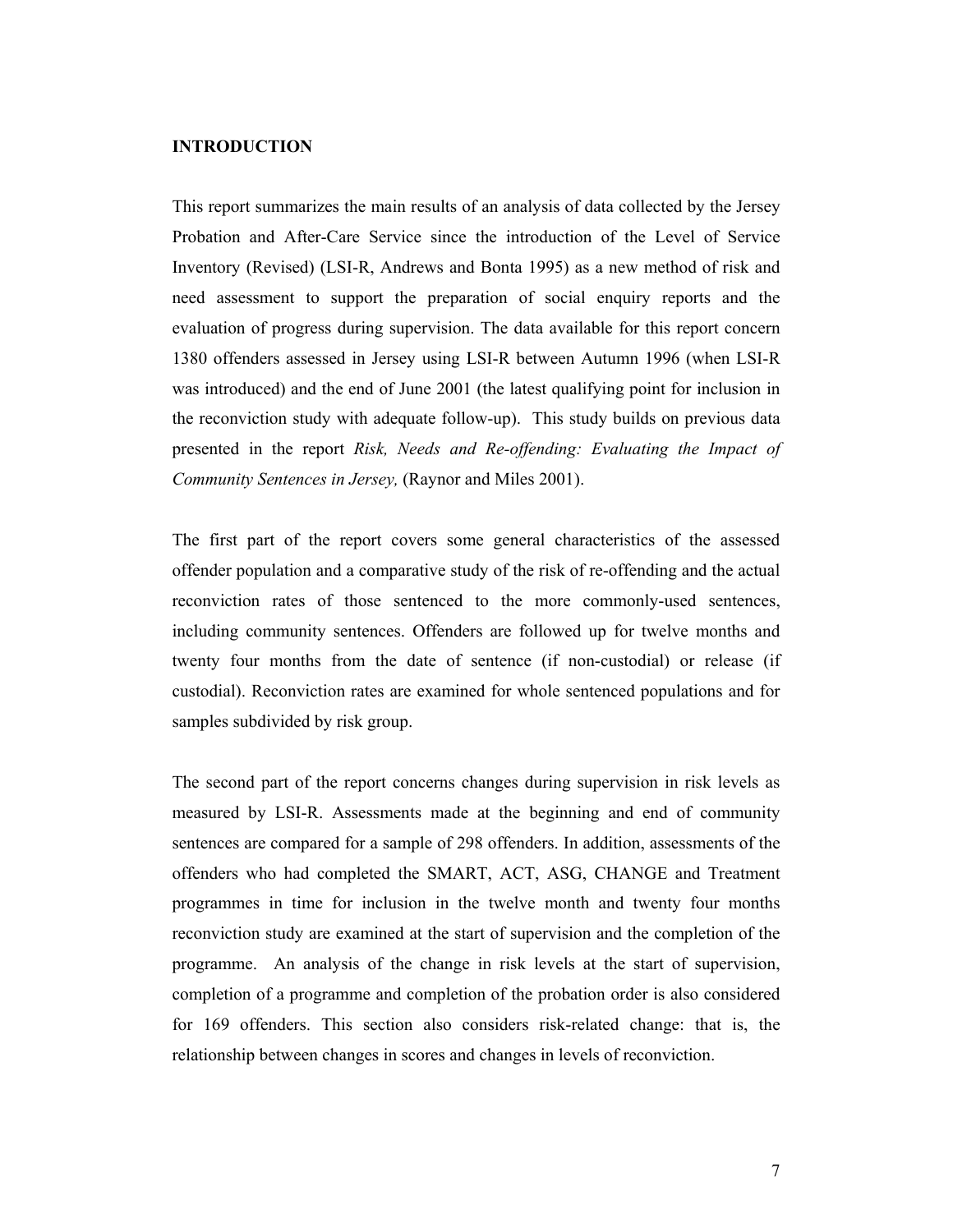The third part of the report covers sub-component analysis of LSI-R scores at the start and end of programmes. These are examined for SMART, ACT, ASG and CHANGE. This provides a criminogenic needs profile at the outset of each programme and shows in what proportion of cases each component changed.

The fourth part of the report concerns programme completion and attrition information. This provides information about the reasons given for failure to complete programme intervention and shows the levels of reconviction of programme non-completers.

This report is a product of the partnership set up between the Jersey Probation and After-Care Service, the University of Wales, Swansea and the Cognitive Centre Foundation in 1996 when the Jersey Probation Service became the first in the British Isles to adopt the LSI-R, as part of a conscious strategy for the enhancement of effective probation practice (Heath, Raynor and Miles, 2002). Other pilot areas followed, and several reports have discussed progress in the pilots (see Raynor 1997 and 1998). A Home Office study (Home Office Research Study 211, Raynor et al. 2000) has confirmed the broad reliability of the LSI-R as a reconviction predictor and a risk-related change measure for use in probation services in England and Wales, and its use in other countries continues to grow. This is the second report to apply it on a substantial scale to the evaluation of probation practice in Jersey, and it is hoped that as well as containing some useful information it will provide an example of the kind of evaluative information which can in future be produced on a regular basis and on larger samples of offenders.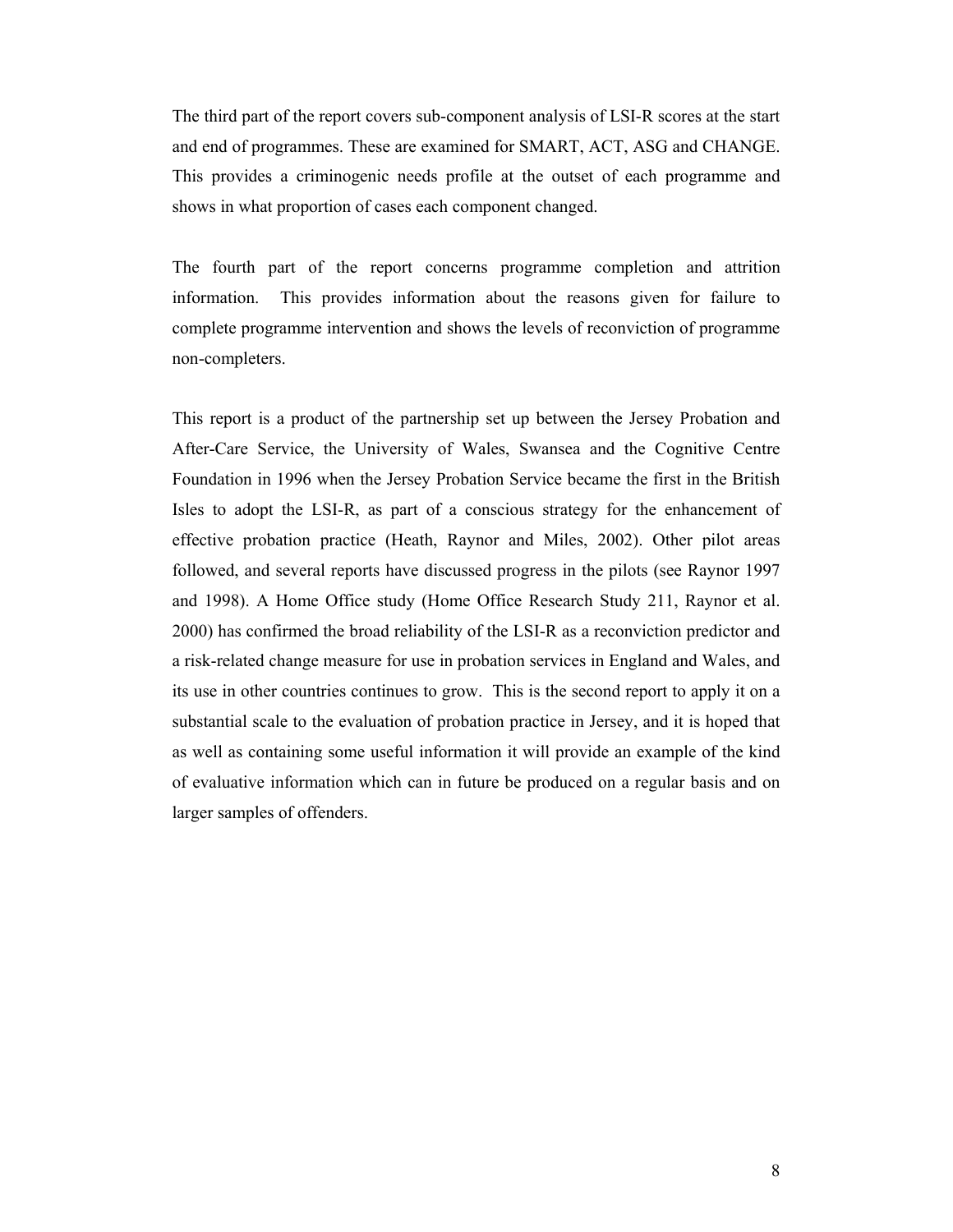Throughout this report the titles of probation programmes used in Jersey are abbreviated as follows:

Aggression Control Training: ACT\* Alcohol Study Group: ASG Self-Management and Rational Thinking: SMART\*\* Probation Order – Treatment and Testing Option: POTO Domestic Violence Programme: CHANGE\*\*\*1

 1 \*ACT (Dealing with Destructive Levels of Male Aggression) and \*\*SMART (Reasoning and Rehabilitation by Robert Ross) are programmes provided by the Cognitive Centre Foundation.

<sup>\*\*\*</sup>CHANGE programme (Men who are Violent to Women) by David Moran, University of Stirling and Monica Wilson.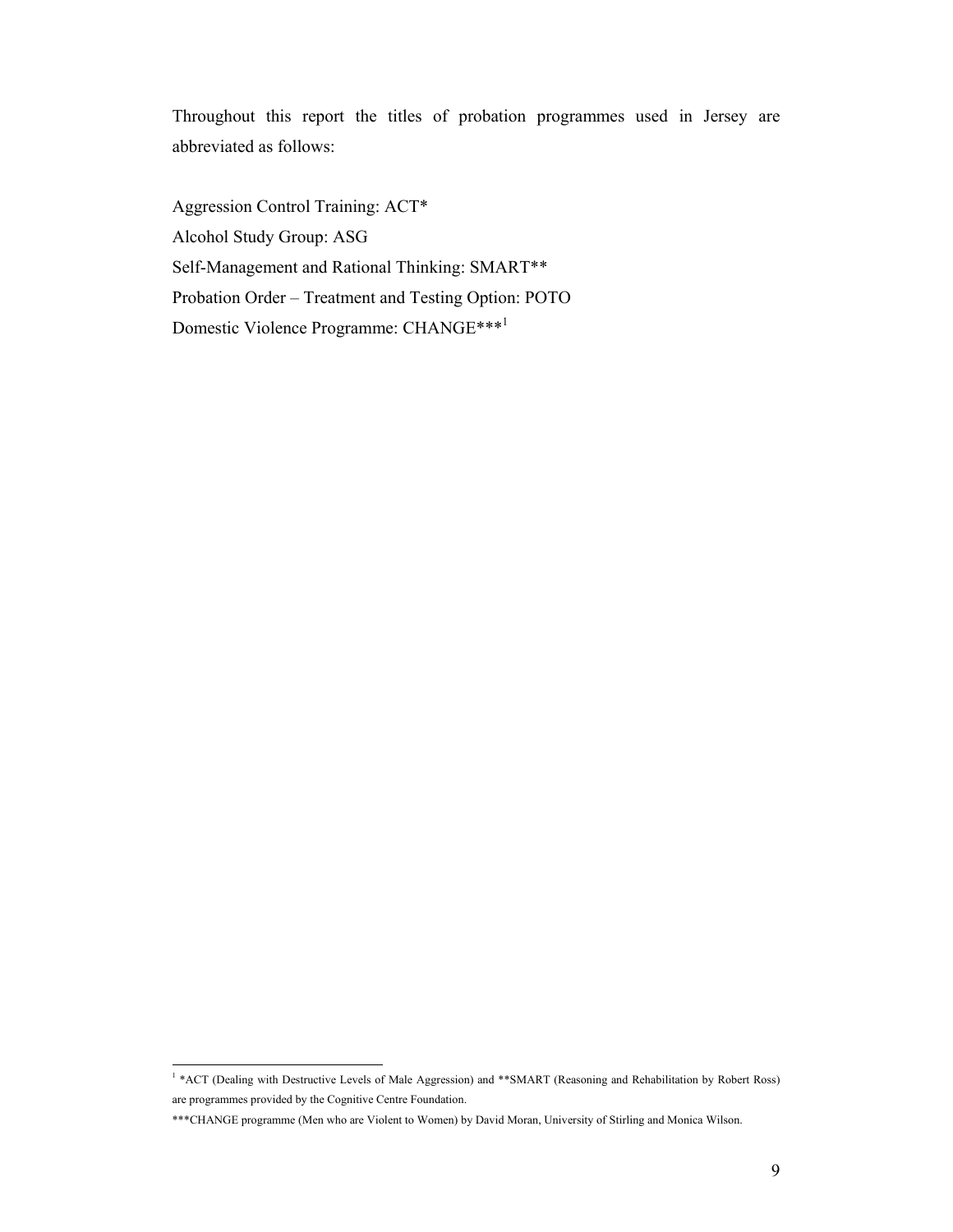## **Part One**

#### **LSI-R SCORES AND RECONVICTIONS**

The main sample of 1380 offenders contained 1170 males and 210 females. The average age was 23, with a range from 13 to 69. Their initial LSI-R scores ranged from 1 to 44 with an average of 16.7, and 333 of them (24.1%) were reconvicted within one year of sentence (if non-custodial) or release (if custodial) and a further 187 were re-convicted within two years of sentence (37.7%) The range of sentences received by these offenders on initial conviction is shown in Table 1.

#### **Table 1. Sentences received on initial conviction**

| <b>Sentence</b>                 | Frequency               | Percent           |
|---------------------------------|-------------------------|-------------------|
| Deferred sentence               | $\overline{2}$          | $\overline{1}$    |
| Absolute Discharge              | $\overline{7}$          | $\overline{.5}$   |
| <b>Bind Over Standard</b>       | $\overline{155}$        | 11.2              |
| <b>Bind Over Drug Awareness</b> | 15                      | 1.1               |
| <b>Community Service</b>        | 286                     | 20.7              |
| Fine                            | $\overline{226}$        | 16.4              |
| Probation                       | $\overline{321}$        | $\overline{23.3}$ |
| Probation - ASG                 | 20                      | 1.4               |
| Probation - SMART               | 53                      | $\overline{3.8}$  |
| Probation - Hostel              | $\overline{3}$          | $\overline{.2}$   |
| Probation- CHANGE               | $\mathbf{1}$            | $\overline{1}$    |
| Probation - ACT                 | $\overline{\mathbf{3}}$ | $\overline{.2}$   |
| Probation - Other               | 60                      | 4.3               |
| <b>Attendance Centre</b>        | $\overline{9}$          | $\overline{.7}$   |
| YOI                             | 30                      | 2.2               |
| Prison                          | 153                     | $\overline{11.1}$ |
| Other                           | 8                       | .6                |
| Not sentenced                   | 14                      | 1.0               |
| Compensation                    | $\overline{3}$          | $\overline{.2}$   |
| <b>BOTLI</b>                    | $\overline{5}$          | .4                |
| Order Discharged                | $\mathbf{1}$            | $\cdot$           |

(Where more than one sentence was passed at the same court appearance, Table 1 lists only the most severe.)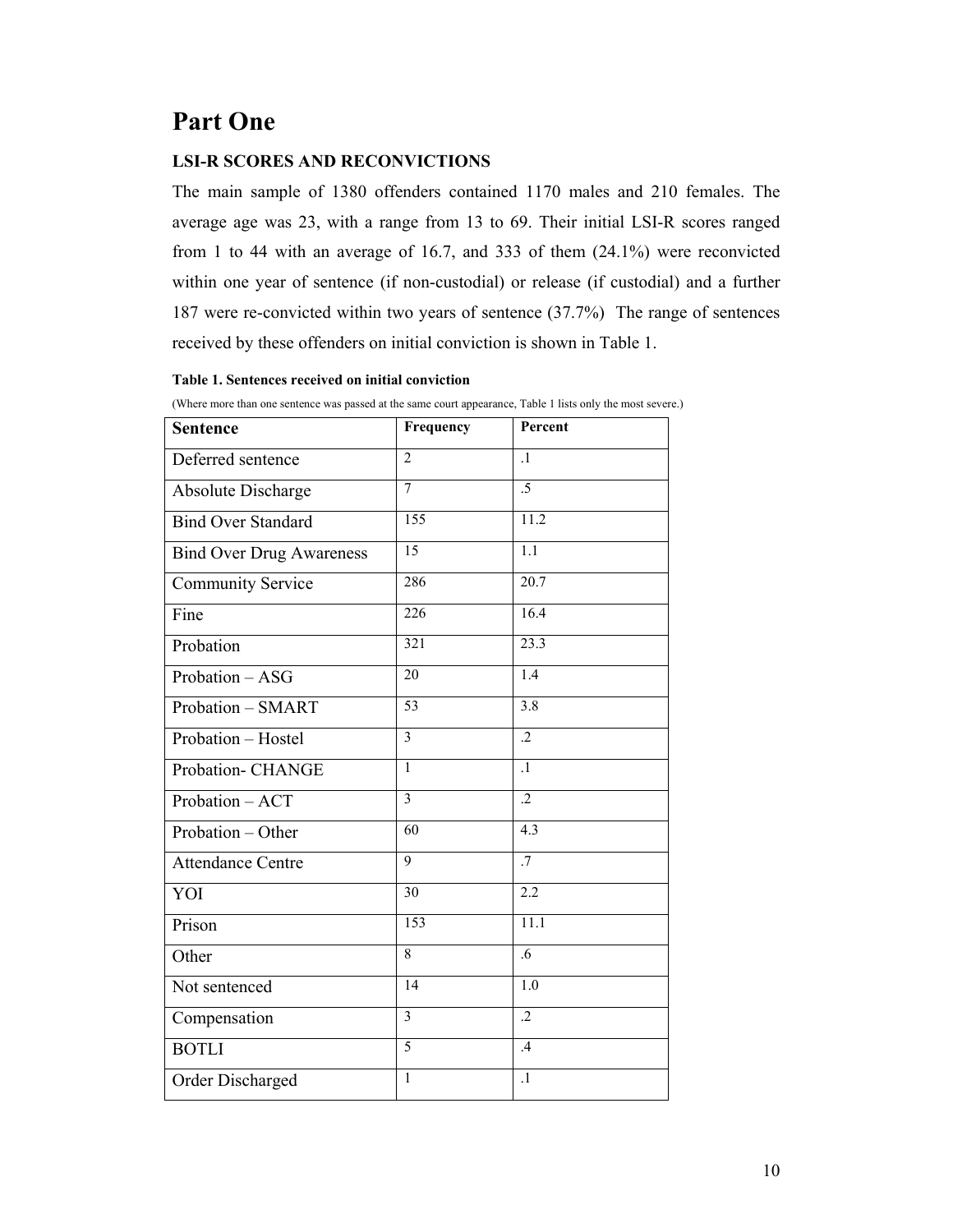| Disqualified from Driving |      |       |
|---------------------------|------|-------|
| Remanded to Royal Court   |      |       |
|                           | 1380 | 100.0 |
| All Probation             | 461  | 33    |

#### **DATA COLLECTION**

Reconviction information has been gathered from a number of sources. The twelve month reconviction data refers to information provided by the Police National Computer. Data for the twenty four month analysis refers to information from the Police National Computer together with Jersey Court and Probation Service records and analysis of data provided from a States of Jersey Police database (COPS). Incomplete data provided for the initial study have been amended to include a full offending history based upon the more comprehensive resources available at the twenty four month point. For the purposes of this study, "re-conviction" refers to a sentence passed by a Court. There is however a level of re-offending in Jersey that is dealt with by the Parish Hall Enquiry system that is not included in the official figures (See Appendix B). The existence of this two-tier system in Jersey adds a level of complexity to these findings. Centeniers are required by Attorney General's Guidelines and States Police Force Orders to present offenders subject to Probation and Community Service Orders before the sentencing court for any detected reoffending. This is not the case for other categories of sentence. Another complication for comparison with Police National Computer data is the 'standard list' of offences. The Jersey study considers re-conviction to include *all* court appearances including 'less serious' offences such as drunk and disorderly. Such offences, if committed in the United Kingdom, would not appear in the 'standard list' and therefore not necessarily show on offenders' official records. Given the multiple sources of information to provide data for this study, it is fair to say that this report is able to reflect a highly accurate picture of re-offending for those offenders who commit offences in Jersey and remain in the Island.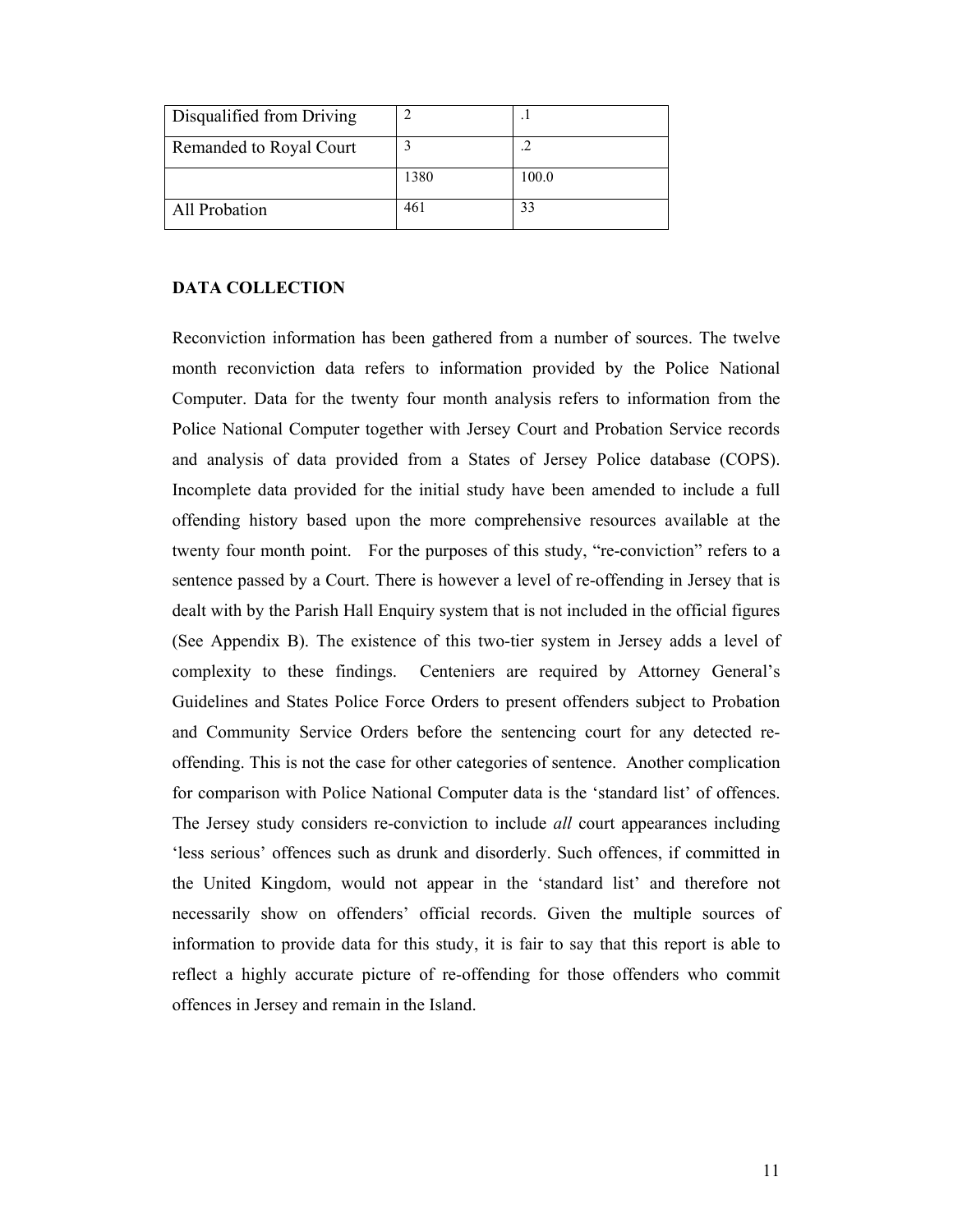The remainder of the analysis in this section concentrates on the more common sentences, i.e. those received by more than 20 people, since only these provide sufficient numbers for meaningful analysis. Where programmes are listed (ASG, ACT, SMART and CHANGE) this is on the basis of offenders sentenced to undertake the programme. The actual numbers of offenders who undergo the programme is in all cases larger because at least two thirds of offenders who are sentenced to Probation (without a specific condition attached to the order) will undertake some form of programme intervention. Later tables in this report will focus on the offenders completing these programmes.

Table 2 shows, for each commonly used sentence across all age groups, the average LSI-R score (risk level, in bold) of those subject to it, the percentage committing a 'serious' offence on initial conviction, the percentage reconvicted within 12 months and 24 months (in bold), and the percentage for whom that reconviction involved a 'serious' offence. ('Serious' offences in this table are the majority of criminal offences leading to court appearances, and include all violent, sexual and major property offences, while 'less serious' offences include infractions such as shoplifting, bicycle theft and malicious damage.) Table 3 shows similar information, but for the adult age group only.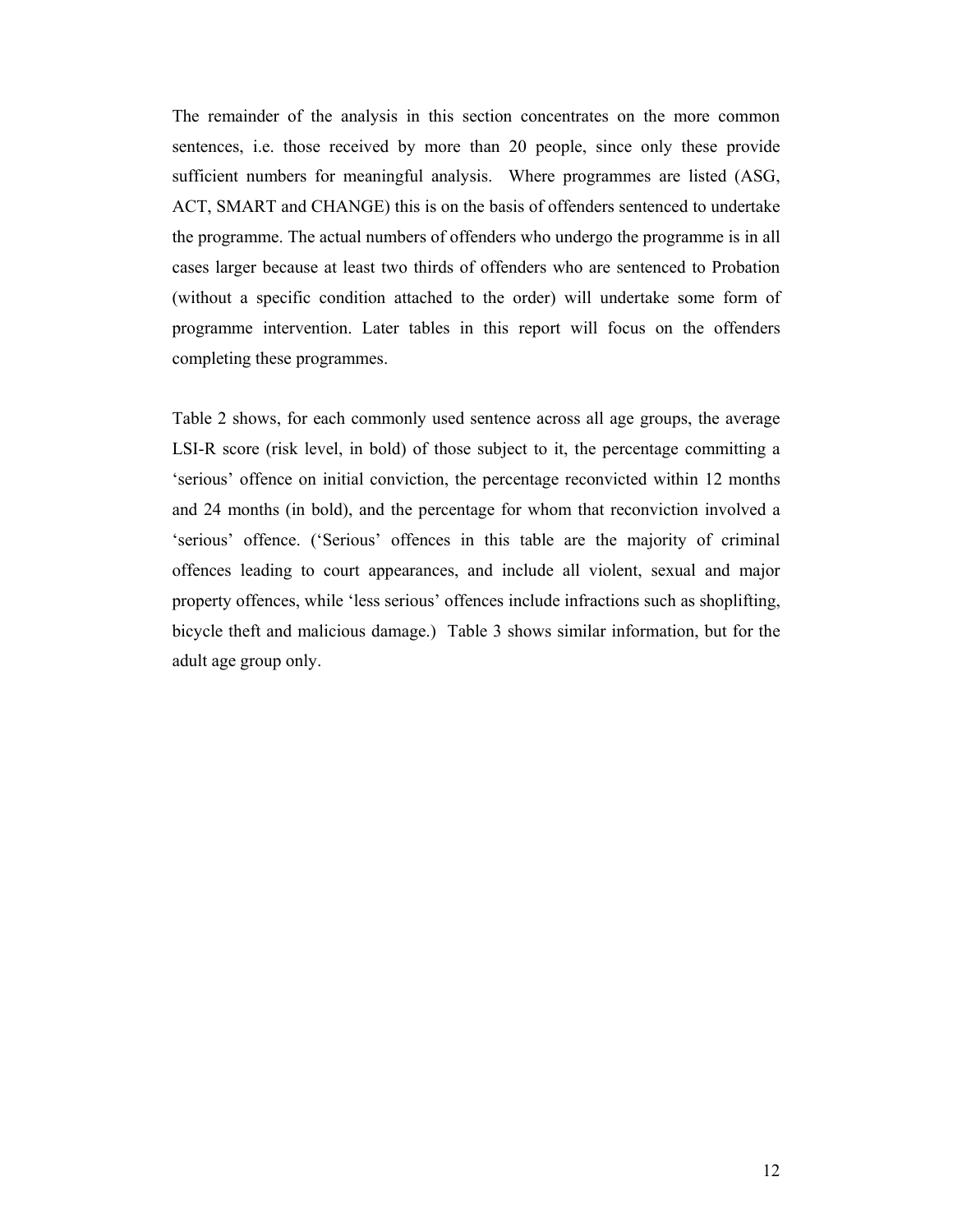| <b>Sentence</b> | $\mathbf N$ | Mean<br><b>LSI-R</b> | $\frac{0}{0}$<br>serious<br>on<br>initial<br>offence | $\frac{0}{0}$<br>recon-<br>viction<br>within<br>12<br>months | $\frac{0}{0}$<br>serious<br><sub>on</sub><br>recon-<br>viction | $\frac{0}{0}$<br>recon-<br>viction<br>within<br>24<br>months | % serious<br>on recon-<br>viction |
|-----------------|-------------|----------------------|------------------------------------------------------|--------------------------------------------------------------|----------------------------------------------------------------|--------------------------------------------------------------|-----------------------------------|
| Community       |             |                      |                                                      |                                                              |                                                                |                                                              |                                   |
| Service         | 286         | 13.2                 | 68                                                   | 16                                                           | $\overline{7}$                                                 | 25                                                           | 10                                |
| Probation       |             |                      |                                                      |                                                              |                                                                |                                                              |                                   |
| (standard)      | 321         | 19.7                 | 54                                                   | 30                                                           | 14                                                             | 51                                                           | 20                                |
| Probation       |             |                      |                                                      |                                                              |                                                                |                                                              |                                   |
| (ASG)           | 20          | 18.9                 | 60                                                   | 15                                                           | 5                                                              | 40                                                           | 10                                |
| Probation       |             |                      |                                                      |                                                              |                                                                |                                                              |                                   |
| (SMART)         | 53          | 25.8                 | 43                                                   | 38                                                           | 19                                                             | 64                                                           | 34                                |
| Probation       |             |                      |                                                      |                                                              |                                                                |                                                              |                                   |
| (other)         | 60          | 19.8                 | 63                                                   | 30                                                           | 12                                                             | 48                                                           | 20                                |
| All             |             |                      |                                                      |                                                              |                                                                |                                                              |                                   |
| Probation       | 454         | 21.0                 | 55                                                   | 28                                                           | 13                                                             | 51                                                           | 21                                |

**Table 2. Characteristics and outcomes of commonly used sentences (All ages)**

| Key comparators<br>(lower risk): |     | Mean<br>LSI-R | $\frac{0}{0}$<br>serious<br>on<br>initial<br>offence | $\frac{0}{0}$<br>recon-<br>viction<br>within<br>12<br>months | $\frac{0}{0}$<br>serious<br><b>on</b><br>recon-<br>viction | $\frac{0}{0}$<br>recon-<br>viction<br>within<br>24<br>months | $\frac{0}{0}$<br>serious<br><b>on</b><br>recon-<br>viction |
|----------------------------------|-----|---------------|------------------------------------------------------|--------------------------------------------------------------|------------------------------------------------------------|--------------------------------------------------------------|------------------------------------------------------------|
| <b>Bind</b><br>over              |     |               |                                                      |                                                              |                                                            |                                                              |                                                            |
| (standard)                       | 155 | 15.1          | 53                                                   | 16                                                           | 6                                                          | 24                                                           | 11                                                         |
| Fine                             |     |               |                                                      |                                                              |                                                            |                                                              |                                                            |
|                                  | 226 | 11.5          | 61                                                   | 13                                                           | $\overline{4}$                                             | 24                                                           | 9                                                          |
| <b>Key Comparators</b>           |     |               |                                                      |                                                              |                                                            |                                                              |                                                            |
| (High Risk)                      |     |               |                                                      |                                                              |                                                            |                                                              |                                                            |
| YOI                              |     |               |                                                      |                                                              |                                                            |                                                              |                                                            |
|                                  | 29  | 27.1          | 86                                                   | 59                                                           | 45                                                         | 76                                                           | 52                                                         |
| Prison                           |     |               |                                                      |                                                              |                                                            |                                                              |                                                            |
|                                  | 153 | 19.5          | 68                                                   | $31*$                                                        | 13                                                         | 48**                                                         | 20                                                         |

(\* this figure includes sanction at Parish Hall Enquiry. Re-conviction in Court is 29%)

(\*\* this figure includes sanction at Parish Hall Enquiry. Re-conviction in Court is 45%)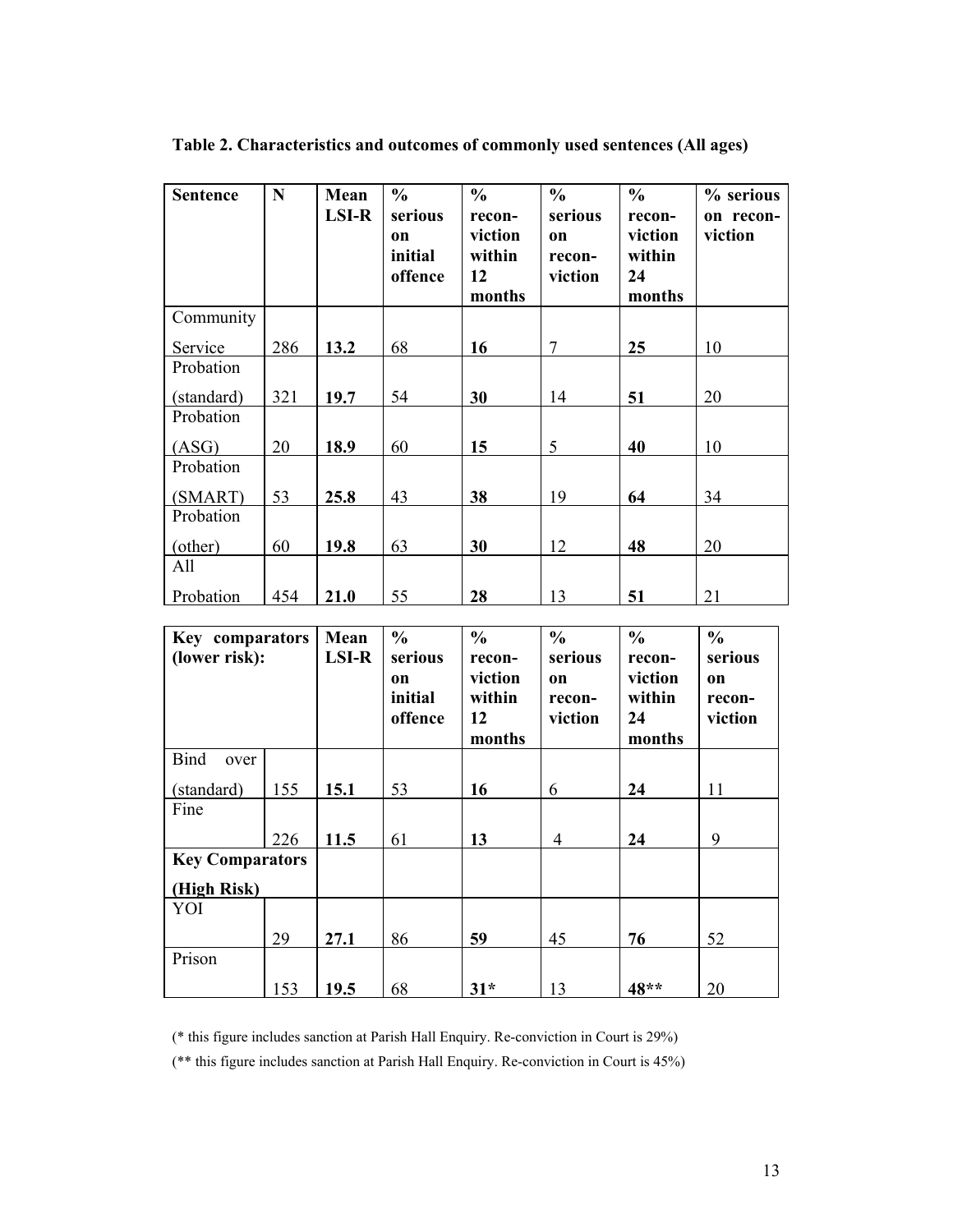| <b>Sentence</b>                  | $\mathbf N$ | Mean<br><b>LSI-R</b> | $\frac{0}{0}$<br>serious<br>on<br>initial<br>offence | $\frac{0}{0}$<br>recon-<br>viction<br>12<br>in<br>months | $\frac{0}{0}$<br>serious<br>on<br>recon-<br>viction | $\frac{0}{0}$<br>recon-<br>viction<br>in<br>24<br>months | $\frac{0}{0}$<br>serious<br>on<br>recon-<br>viction |
|----------------------------------|-------------|----------------------|------------------------------------------------------|----------------------------------------------------------|-----------------------------------------------------|----------------------------------------------------------|-----------------------------------------------------|
| Community<br>Service             | 265         | 13.3                 | 70                                                   | 15                                                       | 6                                                   | 23                                                       | 9                                                   |
| Probation<br>(standard)          | 293         | 19.9                 | 55                                                   | 33                                                       | 15                                                  | 44                                                       | 20                                                  |
| Probation<br>(ASG)               | 19          | 19.0                 | 63                                                   | 16                                                       | $\overline{5}$                                      | 42                                                       | 11                                                  |
| Probation<br>(SMART)             | 40          | 26.1                 | 38                                                   | 28                                                       | 10                                                  | 55                                                       | 28                                                  |
| Probation<br>(other)             | 52          | 19.6                 | 65                                                   | 29                                                       | 19                                                  | 43                                                       | 22                                                  |
| All<br>Probation                 | 404         | 21.2                 | 56                                                   | 27                                                       | 12                                                  | 46                                                       | 20                                                  |
| Key comparator<br>(higher risk): |             |                      |                                                      |                                                          |                                                     |                                                          |                                                     |
| Prison                           | 153         | 19.5                 | 68                                                   | $31*$                                                    | 13                                                  | 48**                                                     | 20                                                  |

**Table 3. Characteristics and outcomes of commonly used sentences (Adults)** 

(\* this figure includes sanction at Parish Hall Enquiry. Re-conviction in Court is 29%)

(\*\* this figure includes sanction at Parish Hall Enquiry. Re-conviction in Court is 45%)

The single clearest feature of the figures in Tables 2 and 3 is that reconviction rates increase as LSI-R scores rise, indicating that LSI-R is providing a useful degree of risk prediction for Jersey. Chart 1 provides another illustration of this, dividing the LSI-R scores into quartiles (approximately four equal groups of offenders) and indicating the proportions reconvicted in each group: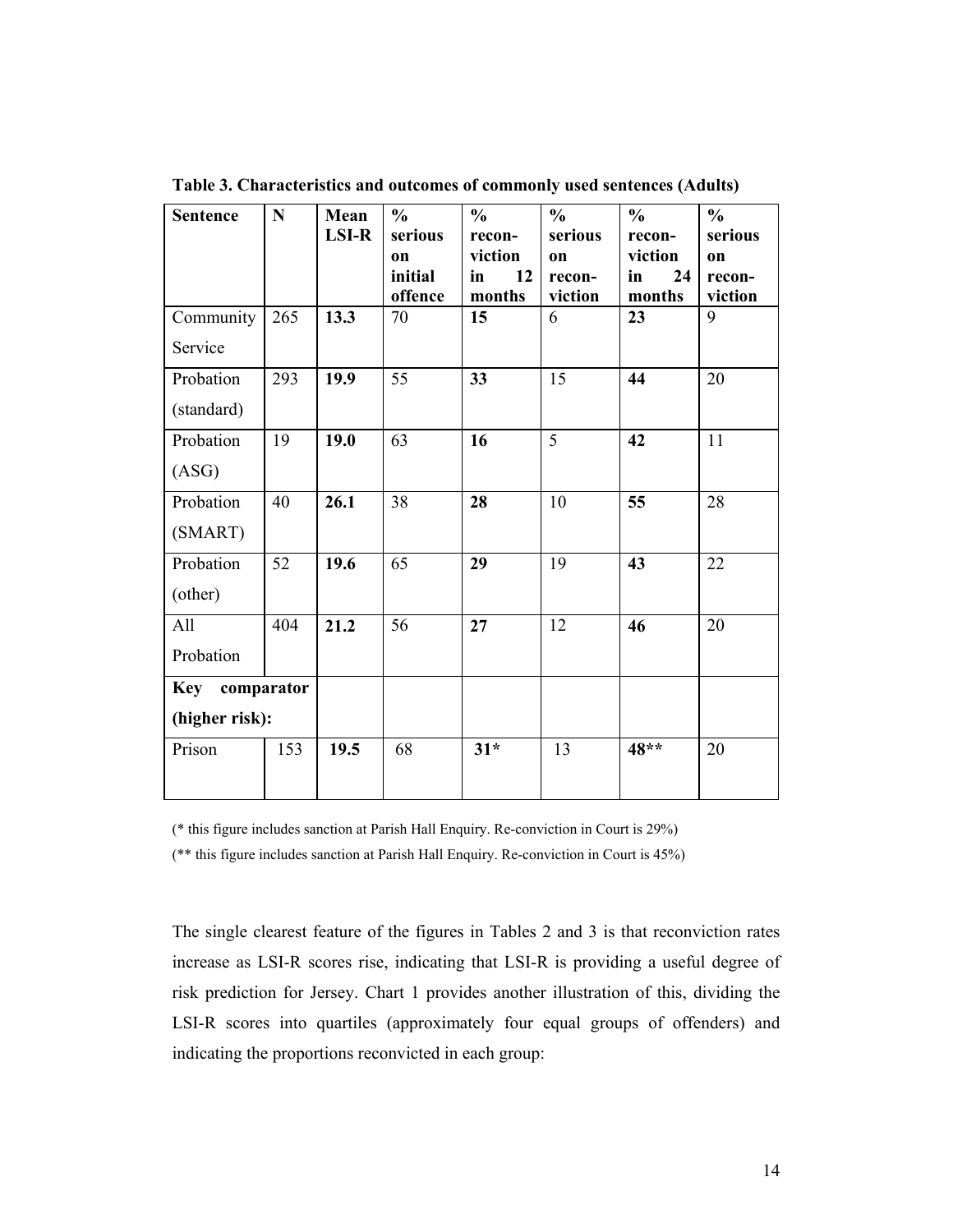

**Chart 1. Reconviction rates (%) for lsi-r score quartiles % reconvicted:** 

Reconviction rates in Jersey are generally lower than would be expected for comparable LSI-R scores in England and Wales, reflecting the way Jersey has managed to retain many features of a low-crime rural society in spite of rapid economic development. Reconviction rates of women continue to be substantially below those of men: the average LSI-R score for men is 16.9 and the overall male 12 month reconviction rate is 27% while the average LSI-R score for women is not far below at 15.6 but their reconviction rate is only 9%. Risk estimates based on the LSI-R scores of individuals need therefore to take gender into account.

Analysis of the seriousness of reconvictions shows that slightly over half the reconvictions are for the more serious range of offences, which is always a lower proportion than the proportion of initial offences which were serious. Exceptions to this general pattern are Community Service ( 7%) , Probation 'ASG'(5%) and Bind-Over 'standard' (6%) which have very low proportions of serious reconvictions, and custodial sentences for young offenders (45%), which have a very high proportion of serious reconvictions. The same is true at the 24 month point, where low levels of serious reconviction are maintained for all three groups and a very high level of serious reconviction occurs for offenders who received a sentence of Youth Custody  $(76%)$ .

Analysis of the reconviction rates themselves indicates that most sentences are followed by a level of reconviction which primarily reflects the levels of risk and criminogenic need shown by offenders receiving that sentence. In other words, the choice of sentence usually has little effect in comparison with the existing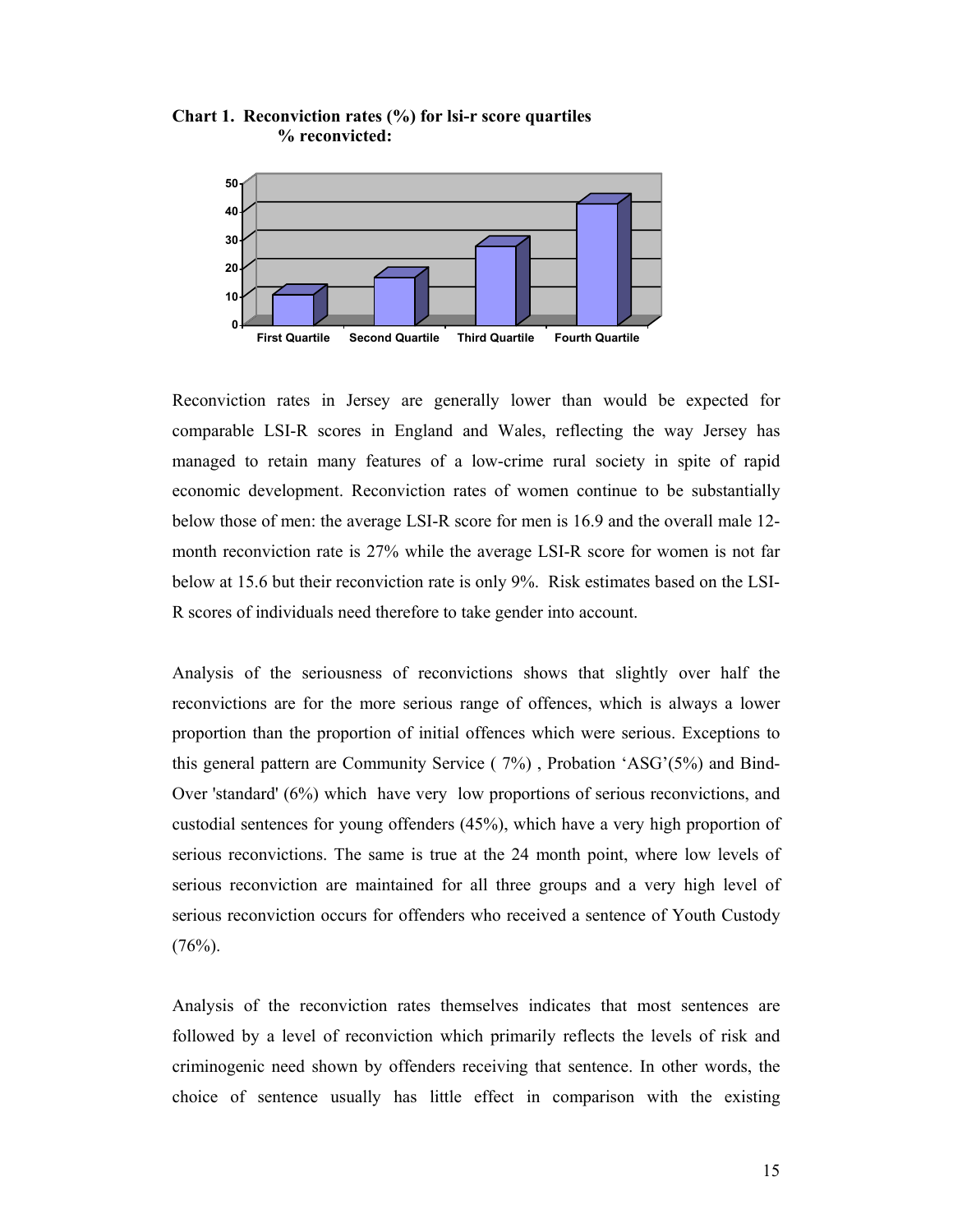characteristics of the offender. The clearest exception to this general pattern occurs among the higher risk offenders in this study: probationers required to undergo the SMART programme reconvicted less than offenders sentenced to Youth Custody. The difference in reconviction rates is close to achieving significance (Chi-square  $= 3.3$ , p<0.10). Offenders sentenced to Probation with ASG condition also show a lower level of reconviction when compared with offenders receiving a custodial sentence. (Chi-square  $= 1.8$ , p<0.25). It should be remembered that these figures underrepresent the number of offenders who actually complete an intervention programme. These numbers will be discussed later in this report.

The notes to tables 2 and 3 also illustrate the difference between levels of known reoffending and levels of court re-conviction for offenders sentenced to a custodial sentence. This serves to corroborate anecdotal evidence from research conducted into the Parish Hall Enquiry system which suggests that Centeniers adopt a more sympathetic approach with former prisoners (Miles, forthcoming).

As sentences tend to be used most frequently for different risk groups of offenders, comparisons between sentences can be easier to make if the offender population is divided into risk groups. Tables 4, 5, 6 and 7 compare the most frequently used sentences in each of four risk groups based on the quartile distribution of LSI-R scores - in other words, they divide the sample into four approximately equal groups assessed as low risk, low medium risk, high medium risk and high risk. Sentences are regarded as frequently used if they occur more than 25 times within the risk group.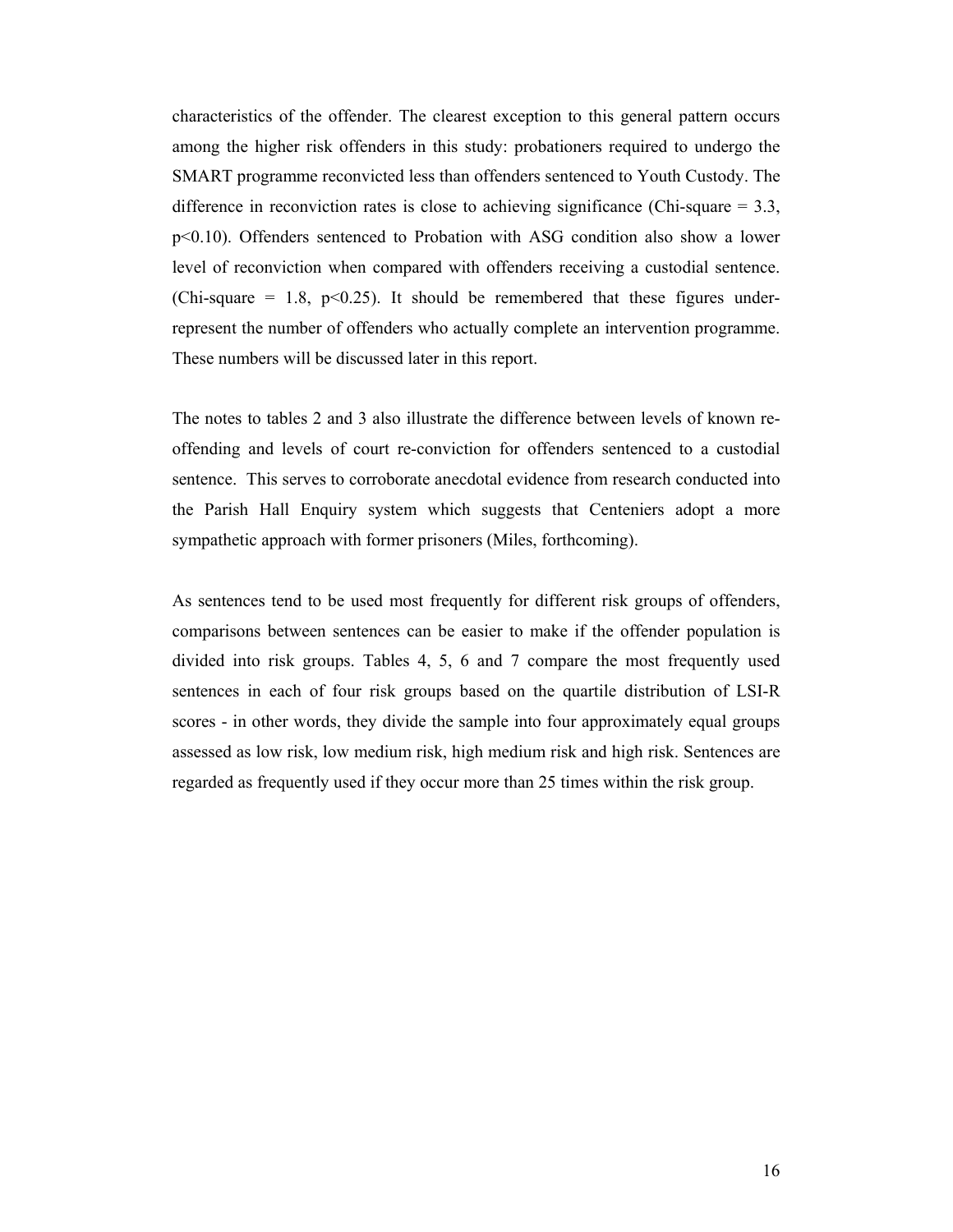| <b>Sentence</b>      | <b>Number</b> | Mean<br><b>LSI-R</b> | $\frac{0}{0}$<br>reconvicted<br>within 12<br>months | $\frac{0}{0}$<br>reconvicted<br>within 24<br>months |
|----------------------|---------------|----------------------|-----------------------------------------------------|-----------------------------------------------------|
| Bind-Over            | 59            | 5.9                  | 12                                                  | 18                                                  |
| Community<br>Service | 112           | 6.0                  | 9                                                   | 17                                                  |
| Fine                 | 103           | 5.5                  | 6                                                   | 10                                                  |

**Table 4. Frequently used sentences: low risk quartile (LSI-R = 1-9)** 

Table 4 shows that for offenders with a low level of initial risk, reconviction rates are similarly low, with fines and Community Service performing particularly well.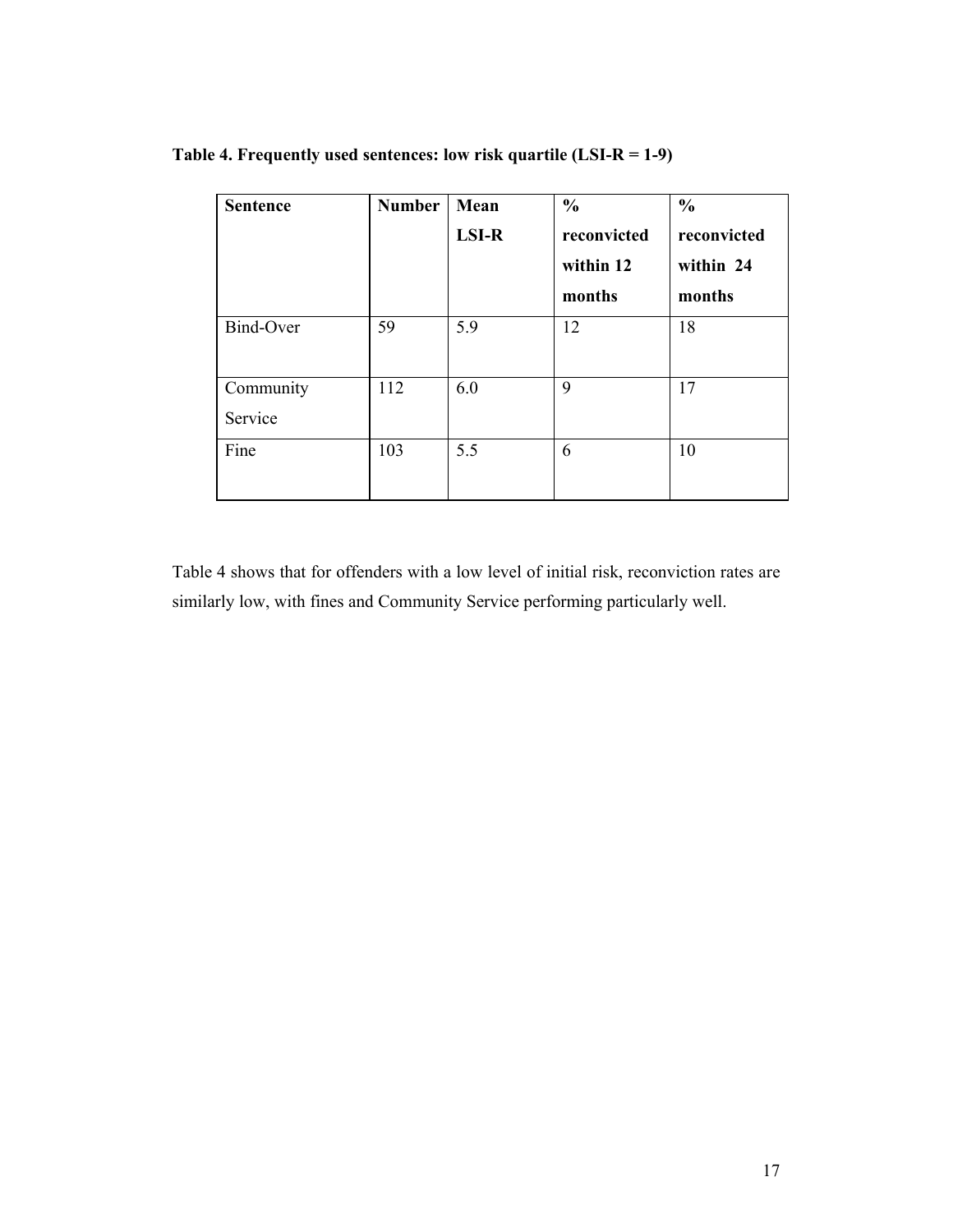| <b>Sentence</b>      | <b>Number</b> | Mean<br><b>LSI-R</b> | $\frac{0}{0}$<br>reconvicted<br>within 12<br>months | $\frac{0}{0}$<br>reconvicted<br>within 24<br>months |
|----------------------|---------------|----------------------|-----------------------------------------------------|-----------------------------------------------------|
| <b>Bind Over</b>     | 31            | 12.4                 | $\overline{7}$                                      | $\overline{7}$                                      |
| Community<br>Service | 67            | 11.8                 | 10                                                  | 21                                                  |
| Fine                 | 69            | 12.3                 | 13                                                  | 20                                                  |
| Probation            | 92            | 12.6                 | 24                                                  | 39                                                  |
| Prison               | 35            | 12.4                 | $23*$                                               | 38 **                                               |

**Table 5. Frequently used sentences: low medium risk quartile (LSI-R = 10-15)** 

(\* this figure includes sanction at Parish Hall Enquiry. Re-conviction in Court is 17%)

(\*\* this figure includes sanction at Parish Hall Enquiry. Re-conviction in Court is 23%)

Table 5 shows that for the low-medium risk quartile, Bind-Over performs better at both the 12 and the 24 month point. Probation Orders appear to perform less well than a prison sentence, but if Parish Hall Enquiry sanctions are taken into account, then the result is roughly equal. This table provides important information for Jersey because the LSI-R threshold for recommending a Probation Order is 16. It is clear that offenders assessed as low-medium risk do not perform well, either on Probation or in custody. It would seem that in these lower risk groups, fines and Community Service may have slight risk-reducing effects. Bind Overs perform best at the low-medium level but produce the highest level of reconviction in the low risk quartile.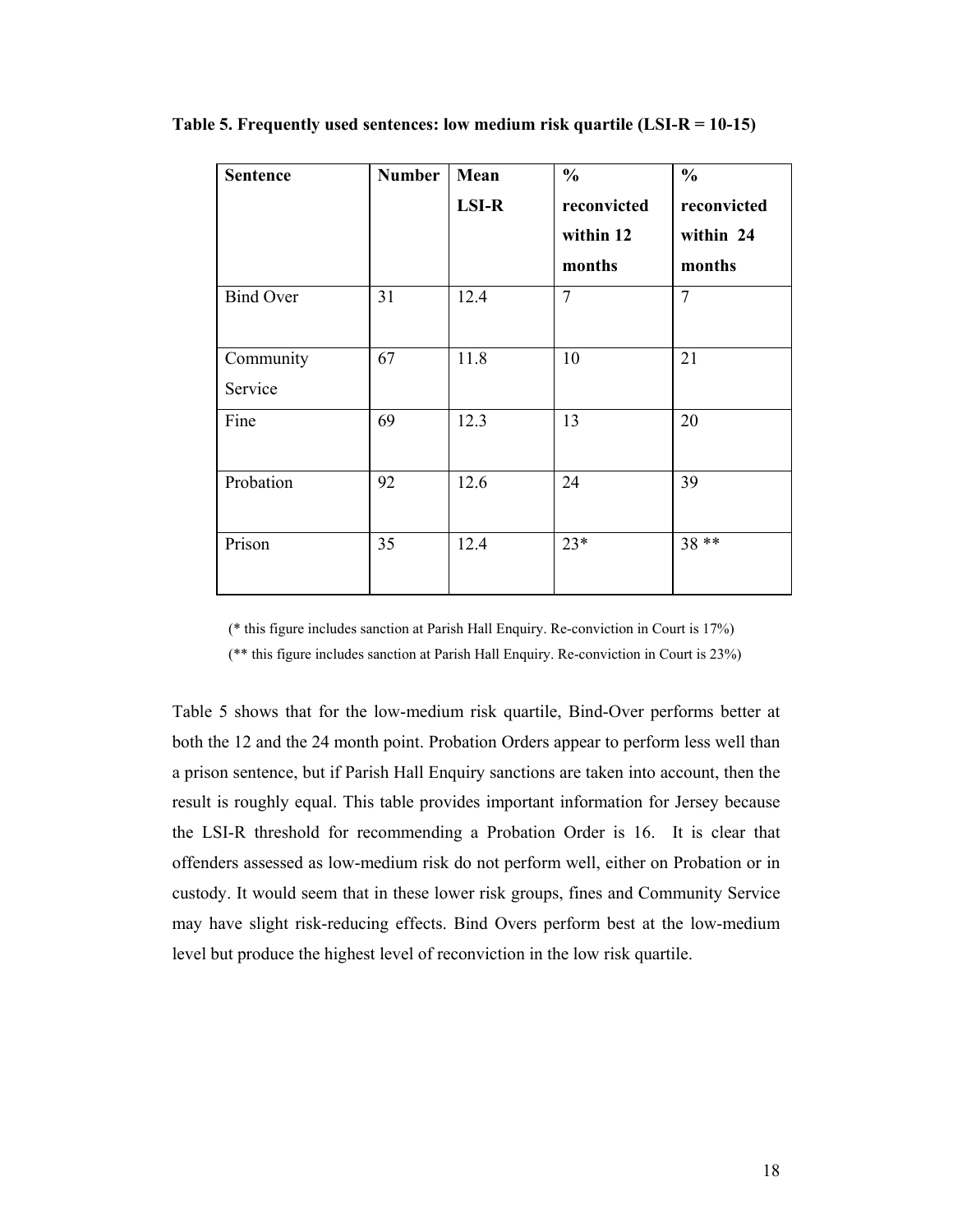| <b>Sentence</b>          | Number | <b>Mean LSI-R</b> | % reconvicted | %reconvicted |
|--------------------------|--------|-------------------|---------------|--------------|
|                          |        |                   | within 12     | within 24    |
|                          |        |                   | months        | months       |
| <b>Bind Over</b>         | 27     | 19                | 22            | 37           |
| <b>Community Service</b> | 55     | 18.5              | 24            | 33           |
| Fine                     | 34     | 19                | 26            | 47           |
| Probation                | 111    | 19.2              | 29            | 46           |
| Prison                   | 47     | 18.9              | $25*$         | 47           |

**Table 6. Frequently used sentences: high medium risk quartile (LSI-R = 16-22)** 

(\* this figure includes sanction at Parish Hall Enquiry. Re-conviction in Court is 21%)

Table 6 shows that for high-medium risk offenders, the rates of reconviction are similar across all sentences. The outcomes of both Bind Over and Community Service are again encouraging. The probation outcome is slightly higher than prison at 12 months and slightly lower at the 24 month stage. Once again, the differential use of Parish Hall sanctions needs to be taken into account. The similarity in re-conviction levels notwithstanding, a probation order represents a considerable cost saving on each occasion that a prison sentence is avoided. It should be remembered that this table refers to offenders *sentenced*. Whereas we can be certain that offenders served a period of imprisonment, we cannot be sure that offenders either started or completed a community sentence.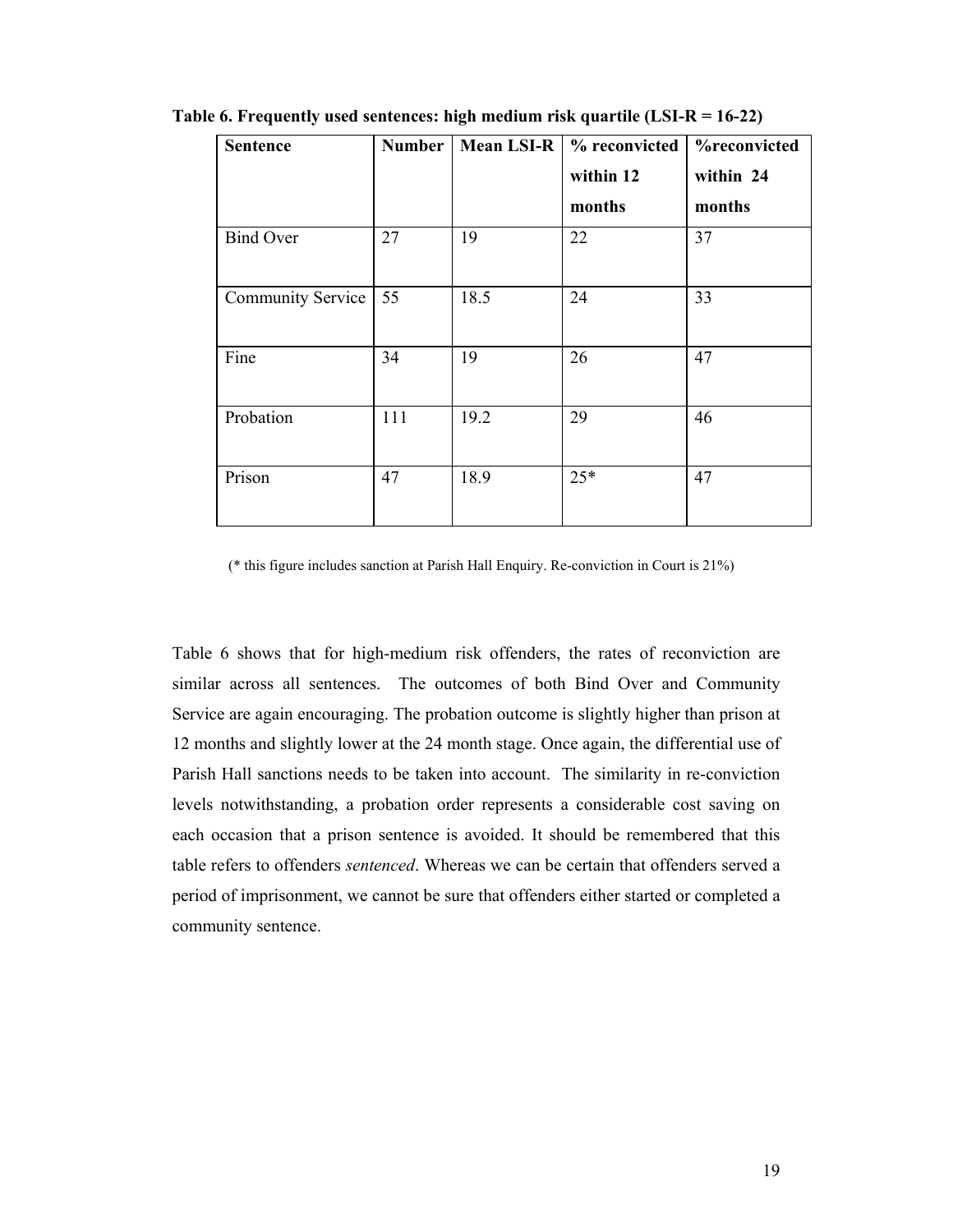| <b>Sentence</b>               | Number | Mean LSI-R | % reconvicted       | % reconvicted       |
|-------------------------------|--------|------------|---------------------|---------------------|
|                               |        |            | within 12<br>months | within 24<br>months |
| <b>Bind Over</b>              | 34     | 30.4       | 26                  | 41                  |
| <b>Community Service</b>      | 42     | 27.2       | 31                  | 45                  |
| Probation                     | 100    | 29.1       | 43                  | 62                  |
| Probation (SMART requirement) | 41     | 30.4       | 39                  | 71                  |
| YOI                           | 20     | 32.3       | 70                  | 85                  |
| Prison                        | 52     | 29.3       | 52                  | 69                  |

**Table 7. Frequently used sentences: high risk group (LSI-R = 23-44)** 

Within this high risk group, Bind Over has the lowest reconvictions in the group. (Closer analysis of this group shows that Bind Overs tend to be imposed by the courts for minor offences). Probation and Probation with a requirement to attend the SMART programme again appear encouraging, particularly when compared with offenders receiving a custodial sentence. Youth Custody produces the highest levels of re-conviction in this group.

Overall, the reconviction evidence does not allow us at this stage to single out particular sentences as outstandingly successful once initial risk has been taken into account. However, the results of Binding Over Orders and Community Service appear encouraging at all risk levels; Probation performs well for the higher levels of risk and appears to offer a level of protection from re-conviction for a longer period than a custodial sentence. Probation with a requirement to attend the SMART programme also looks promising for the higher risk offender, particularly when it is used as an alternative to a custodial sentence.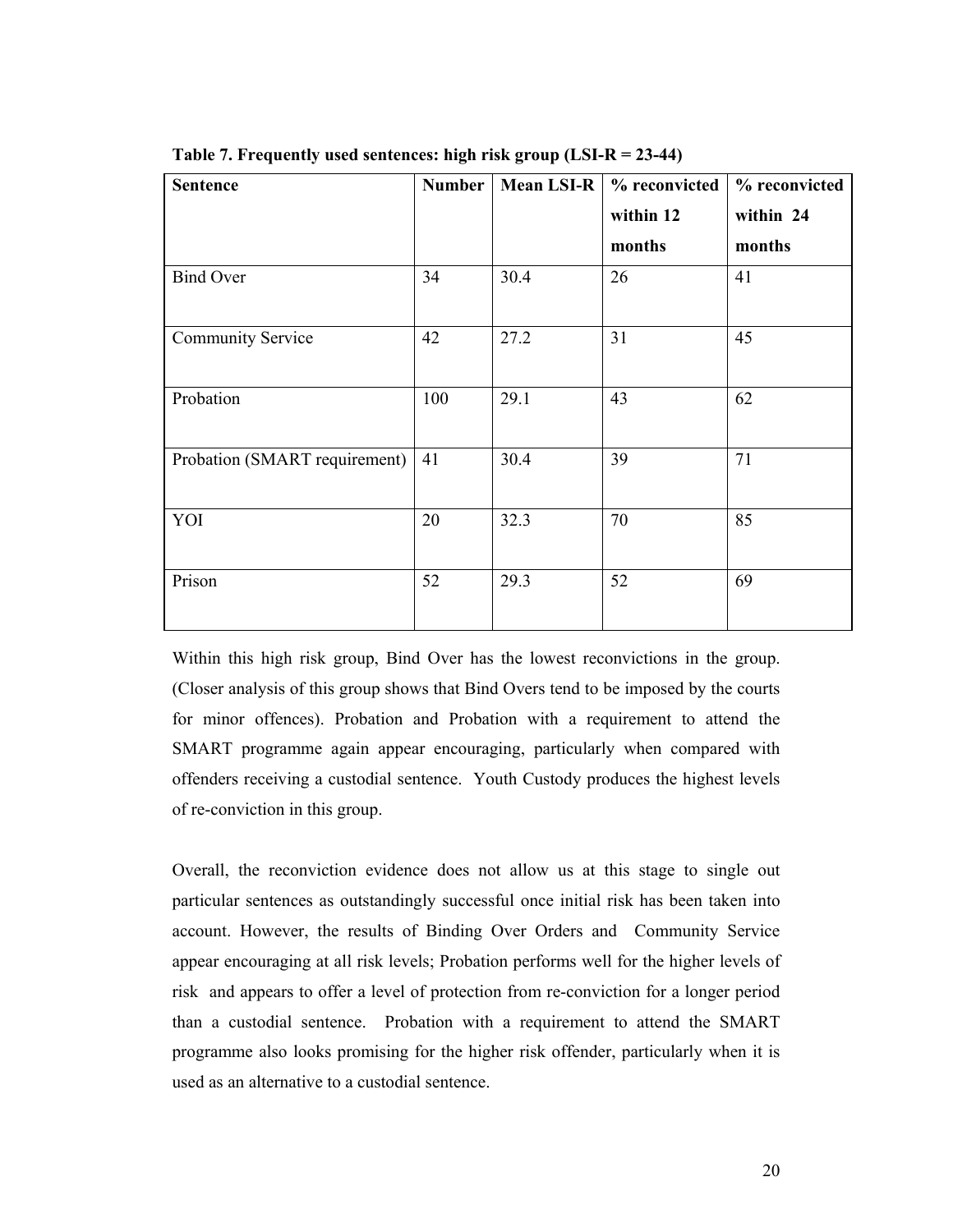## **Part Two**

#### **CHANGES IN RISK DURING SUPERVISION**

Repeat LSI-R assessments have been undertaken at the end of periods of supervision, and at the end point of programmes for those offenders undertaking them. This section reviews the available data concerning changes in risk during supervision. The national Home Office study (Raynor et al. 2000) showed that changes in risk factors measured by repeat assessments using risk/need assessment instruments such as LSI-R were significantly related to subsequent reconviction, so reassessment can be used to evaluate not only how offenders' needs and risk factors change during supervision, but can offer some guidance on whether the period under supervision is having an impact on the risk of reconviction.

Six groups of offenders are considered in this analysis:

- a random sample of 298 offenders subject to community sentences for whom initial and end-of-order assessments are available
- 36 offenders who completed the ACT programme
- 66 offenders who completed the SMART programme
- 115 offenders who completed the ASG programme
- 16 offenders who completed the CHANGE programme
- 19 offenders who completed a POTO (Probation Order- treatment option).

For the groups where programme intervention took place, additional data are available concerning reconvictions at the 12 and 24 month point. For 169 offenders, data are available concerning the change in risk between the end of programme intervention and the end of the Probation Order.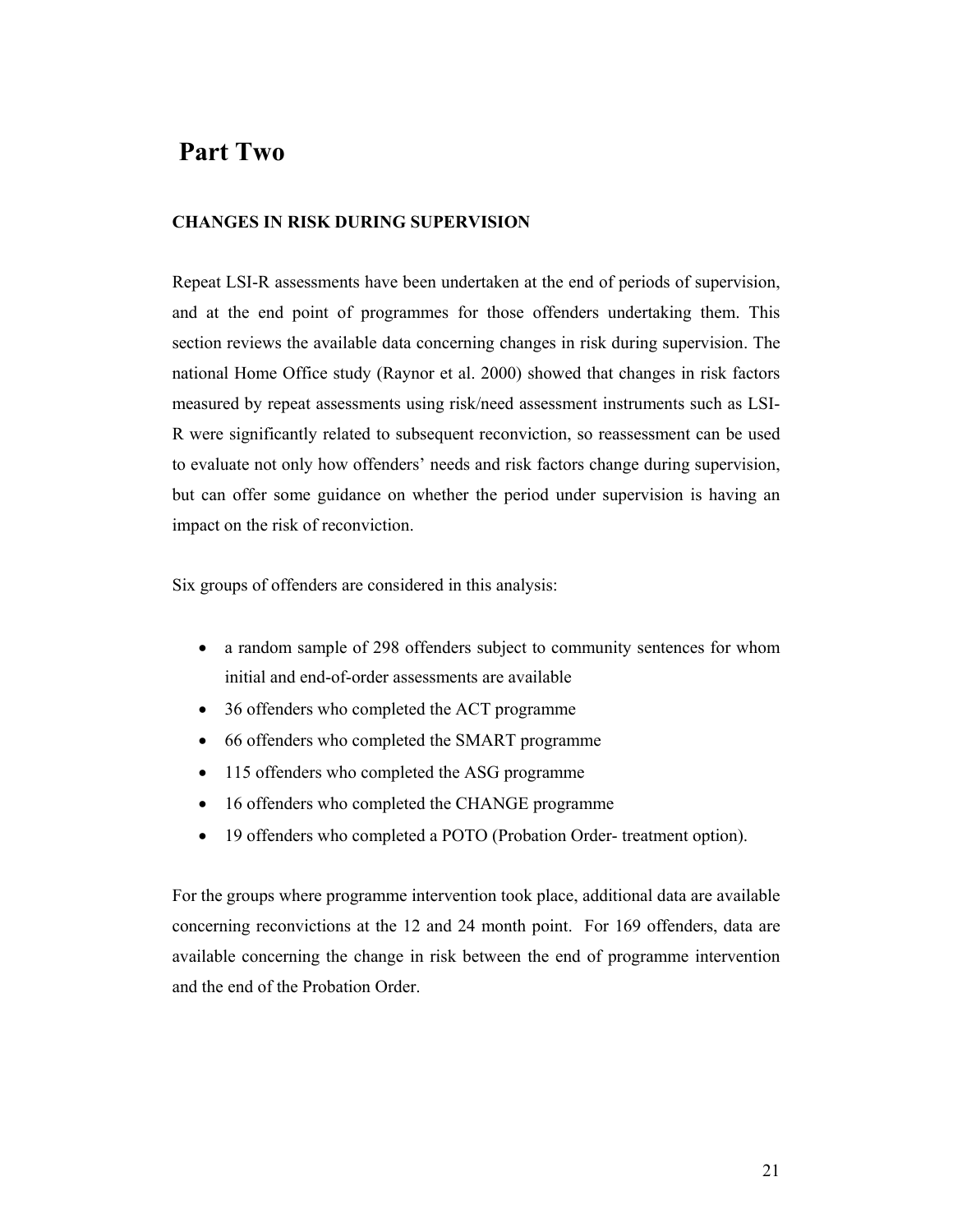Table 8 summarizes, for these six groups, the relationship between first and second assessments in terms of the amount of change, the proportion of offenders showing improvement (i.e. decreased scores), and the statistical significance of these changes measured by the t-test.

| Group         | <b>Num</b> | Mean  | Mean         | $\frac{0}{0}$<br>of | Mean   | <b>Significance</b> | $\frac{0}{0}$ | $\frac{0}{0}$ |
|---------------|------------|-------|--------------|---------------------|--------|---------------------|---------------|---------------|
|               | ber        | first | second       | group               | change | change<br>of        | reconvicted   | reconvicted   |
|               |            | LSI-  | <b>LSI-R</b> | showing             |        | (p)                 | within 12     | within 24     |
|               |            | R     |              | decrease            |        |                     | months        | months        |
| <b>Sample</b> | 298        | 21.5  | 20.1         | 58%                 | $-1.5$ | < .001              |               |               |
| <b>ACT</b>    | 36         | 20.3  | 18.4         | 68%                 | $-1.9$ | < 0.05              | 22%           | 40%           |
| <b>SMART</b>  | 66         | 29.1  | 24.5         | 77%                 | $-4.6$ | < .001              | 36%           | 56%           |
| <b>ASG</b>    | 115        | 17.7  | 16.1         | 61%                 | $-1.6$ | < .001              | 23%           | 41%           |
| <b>CHANGE</b> | 16         | 16.9  | 15.6         | 56%                 | $-1.3$ | .092                | 19%           | 38%           |
| <b>POTO</b>   | 19         | 25.5  | 22.05        | 63%                 | $-3.4$ | .08                 | 37%           | 58%           |

**Table 8. Changes in risk assessments during supervision** 

This table shows an encouraging degree of positive change in all six groups, with particularly large changes among the SMART completers. In four groups the changes are statistically significant (at the 5% level for ASG and ACT, and at better than the 0.01% level for SMART and the sample group). However, it should be noted that the SMART and ASG groups shown in this table are made up of people who *completed* the programmes, and are drawn from a longer time-period than those counted as *sentenced to* the programme in Table 2, which includes a number of people who started these programmes but did not complete them. Table 8 therefore concentrates on the successful participants, and this is reflected in their reconviction rate, which is lower than the rate shown in Table 7.

Overall Table 8 provides evidence of the positive impact of programmes, and particularly SMART, on those who undertake the whole programme as intended. It also demonstrates the significant positive impact of Probation Orders.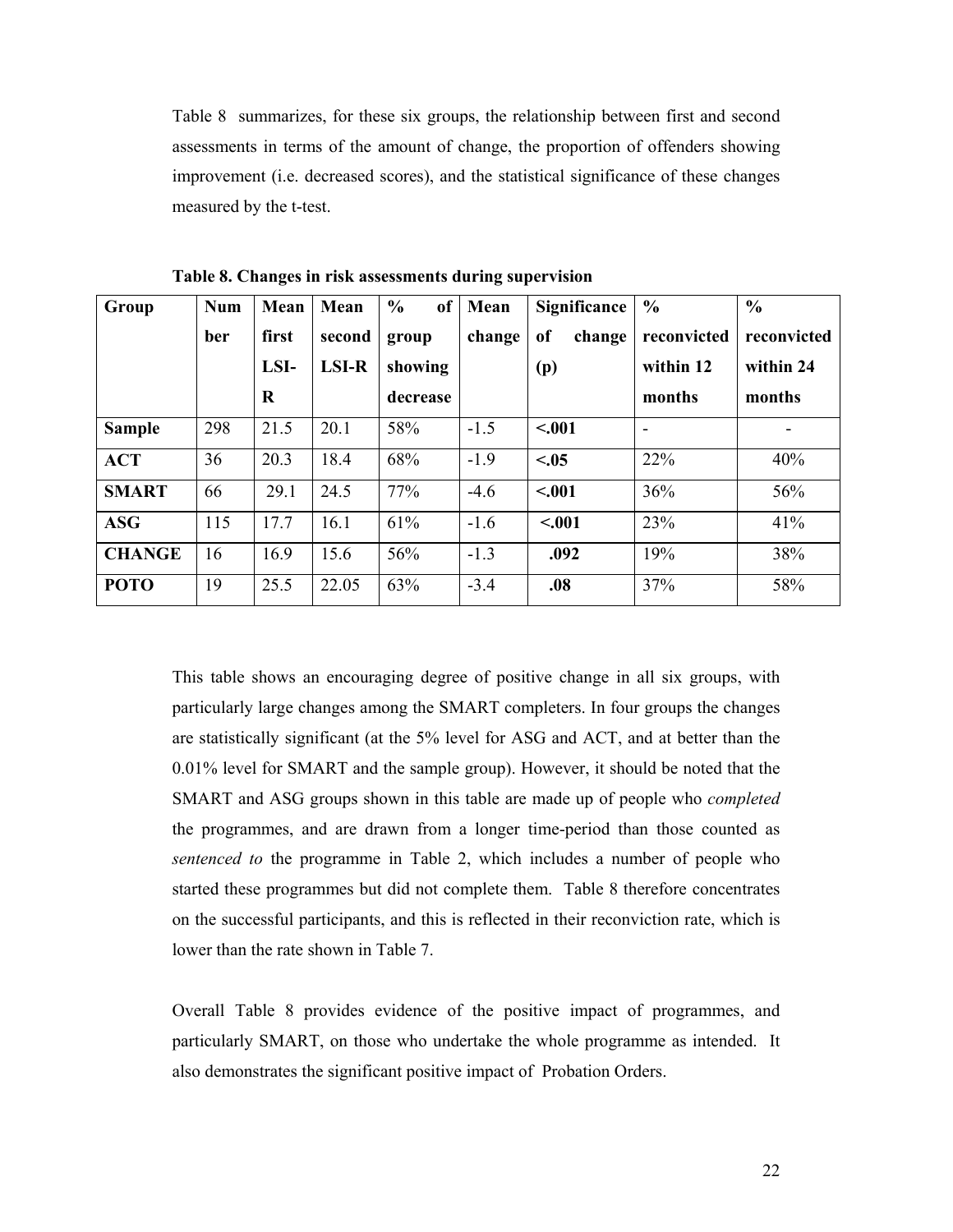Table 9 summarizes, for four of the six groups, the relationship between postprogramme and end of order assessments in terms of the amount of change, the proportion of offenders showing improvement (i.e. decreased scores), and the statistical significance of the changes as measured by the t-test.

| Group         | N   | Mean<br>post<br>prog.<br>LSI-<br>R | Mean<br>end of<br>order<br><b>LSI-R</b> | $\frac{0}{0}$<br><sub>of</sub><br>group<br>showing<br>decrease | Mean<br>change | <b>Significance</b><br>of<br>change<br>(p) |
|---------------|-----|------------------------------------|-----------------------------------------|----------------------------------------------------------------|----------------|--------------------------------------------|
| <b>ACT</b>    | 26  | 18.6                               | 17.8                                    | 46%                                                            | $-81$          | .465                                       |
| <b>SMART</b>  | 40  | 26.03                              | 24.5                                    | 55%                                                            | $-1.55$        | .121                                       |
| <b>ASG</b>    | 87  | 16.5                               | 15.8                                    | 51%                                                            | $-.68$         | .125                                       |
| <b>CHANGE</b> | 16  | 15.5                               | 15.5                                    | 20%                                                            | $\theta$       | $\mathbf{1}$                               |
| <b>Total:</b> | 169 | 19.01                              | 18.1                                    | 48%                                                            | $-.85$         | < 0.05                                     |

**Table 9. Changes in risk assessments between the end of programme and the end of order** 

This table shows degree of positive change in all four groups, which show a reduction between the mean post-programme and the end of order assessment. For ACT, ASG and CHANGE there is an average decrease of less than one point which is not statistically significant. For SMART this decrease is slightly larger at one and half points. When combined, the results achieve statistical significance at the <.05 level.

 From this, we can conclude that during the supervision provided under the remaining part of the Probation Order the changes already achieved during the programme are either maintained or increased. Importantly there has been no overall deterioration, which has been found during post-programme supervision in other research (Raynor and Vanstone 1996).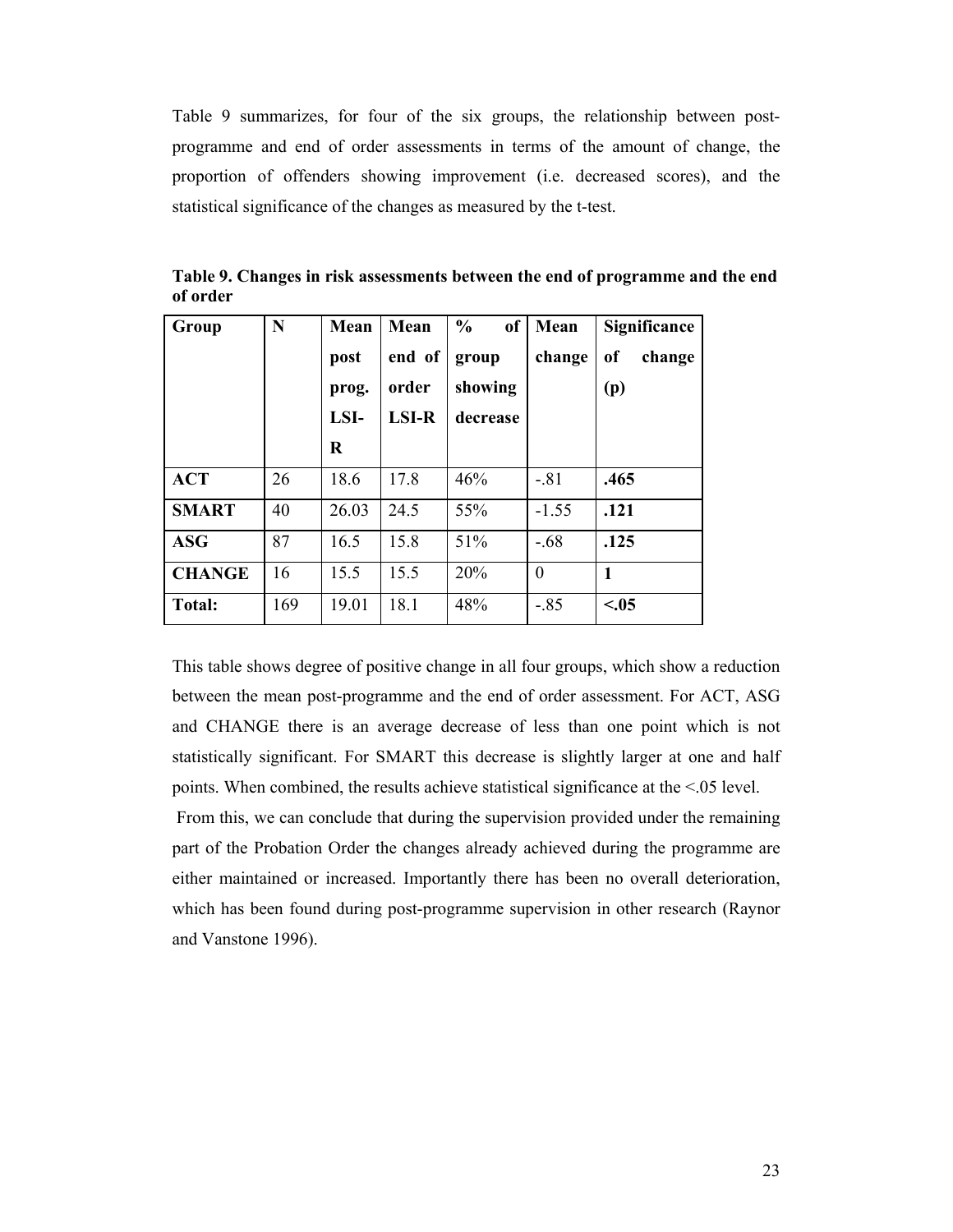#### **RISK RELATED CHANGE MEASURES**

A dynamic risk/needs instrument should provide a risk-related measure of change over time. Table 10 shows the reconviction rates for offenders whose re-assessment scores were different from their initial scores. The sample is divided at the median point.

| <b>Risk at first</b> | Direction of change | First assessment |           | % reconvicted | <b>Significance</b> |
|----------------------|---------------------|------------------|-----------|---------------|---------------------|
| assessment           | in score            |                  |           |               | $\mathbf{x}$ 2)     |
|                      |                     | Mean             | <b>SD</b> |               |                     |
| "Low"                | Increasing $N = 29$ | 14.8             | 4.3       | 58.6%         | 0.01                |
| $N = 98$             | Decreasing $N = 69$ | 15.0             | 2.9       | 29.0%         |                     |
|                      |                     |                  |           |               |                     |
| "High"               | Increasing $N = 21$ | 27.4             | 4.8       | 76.2%         | 0.10                |
| $N = 105$            | Decreasing $N = 84$ | 28.3             | 5.2       | 53.6%         |                     |
|                      |                     |                  |           |               |                     |
| <b>Total</b>         |                     |                  |           |               |                     |
| $N = 203$            |                     | 21.7             | 7.9       | 48.3%         |                     |

**Table 10. Changes in LSI-R scores between first and second assessments and reconviction (excluding no change in total score)** 

It is clear from Table 10 that increasing scores in the "low" band are significantly associated with higher reconvictions and decreasing scores with lower reconvictions. The high band shows the same pattern as the low risk group but falls slightly short of statistical significance. Significance may well be achieved when the sample size is increased.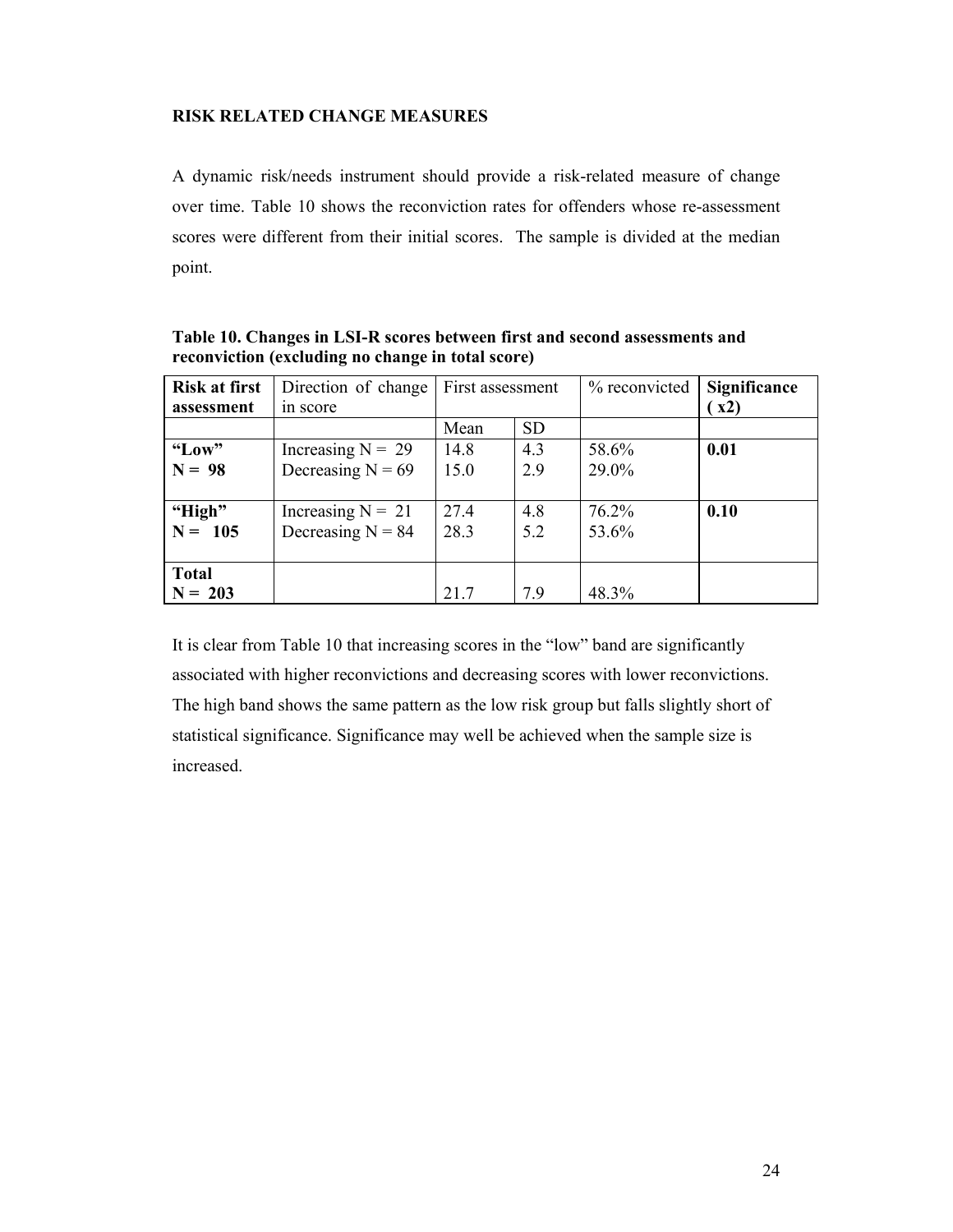## **Part Three**

#### **RISK AND NEEDS PROFILE ANALYSIS OF PROGRAMME COMPLETERS**

The LSI-R assessment is used at the beginning and the end of every programme intervention to monitor offender risk during supervision. This section analyses subcomponent information taken from ten dynamic factors assessed by the LSI-R: accommodation status, employment status, financial status, family/marital relationships, alcohol and drug use, use of leisure time, attitudes to law-breaking, emotional/personal factors and companions. This information shows to what extent risk areas change following programme intervention. Charts 2, 3 and 4 show the pre and post sub-component analysis for the ASG, ACT and SMART programmes.



**Chart 2 – ASG Programme Completers** 

This chart shows reductions across all the dynamic areas and a particularly large positive impact upon financial status and leisure time.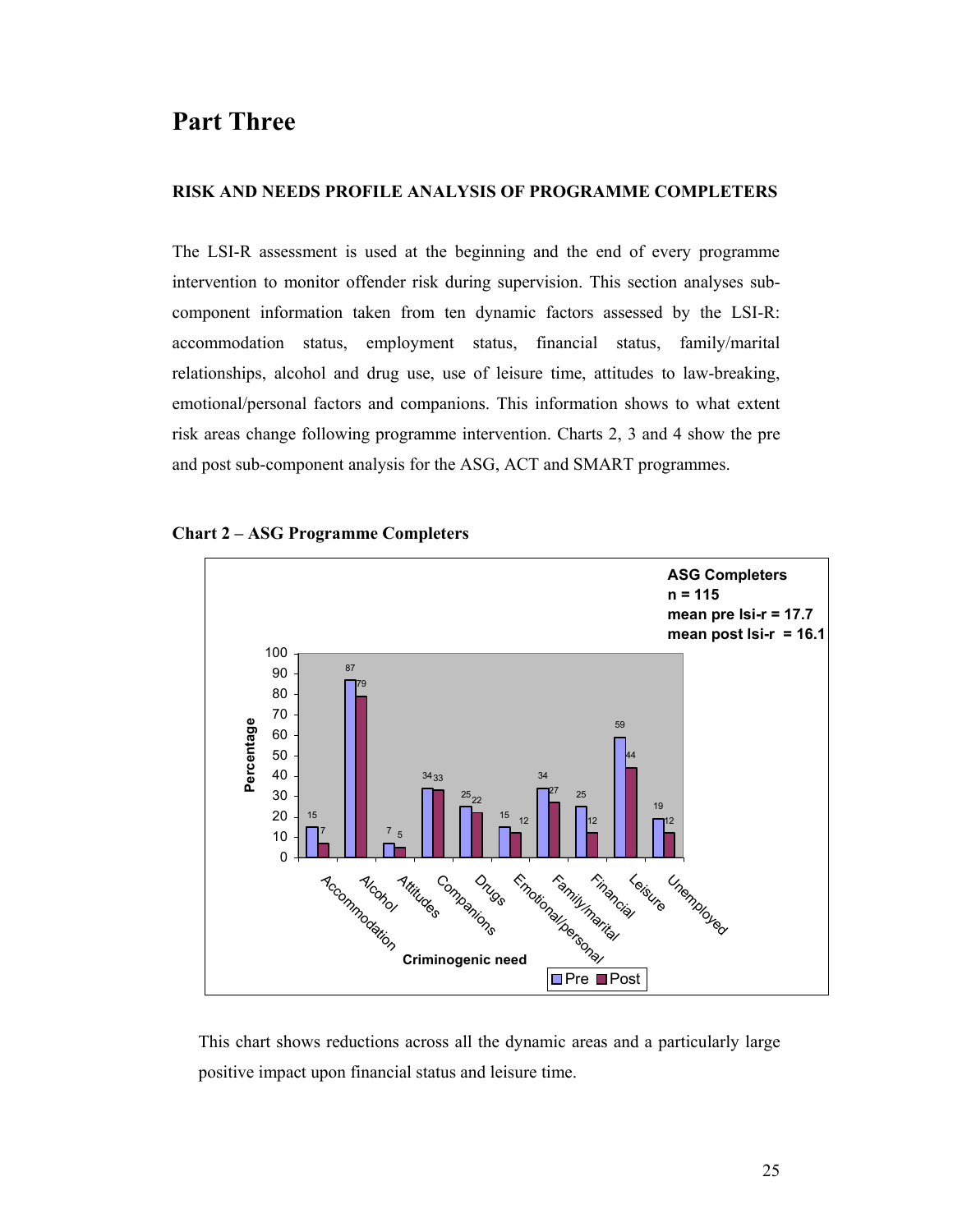**Chart 3 – ACT Programme Completers** 



Chart 3 shows positive reductions across all the areas of criminogenic need factors except family/marital relationships. There is a particularly positive impact upon companions and use of leisure time.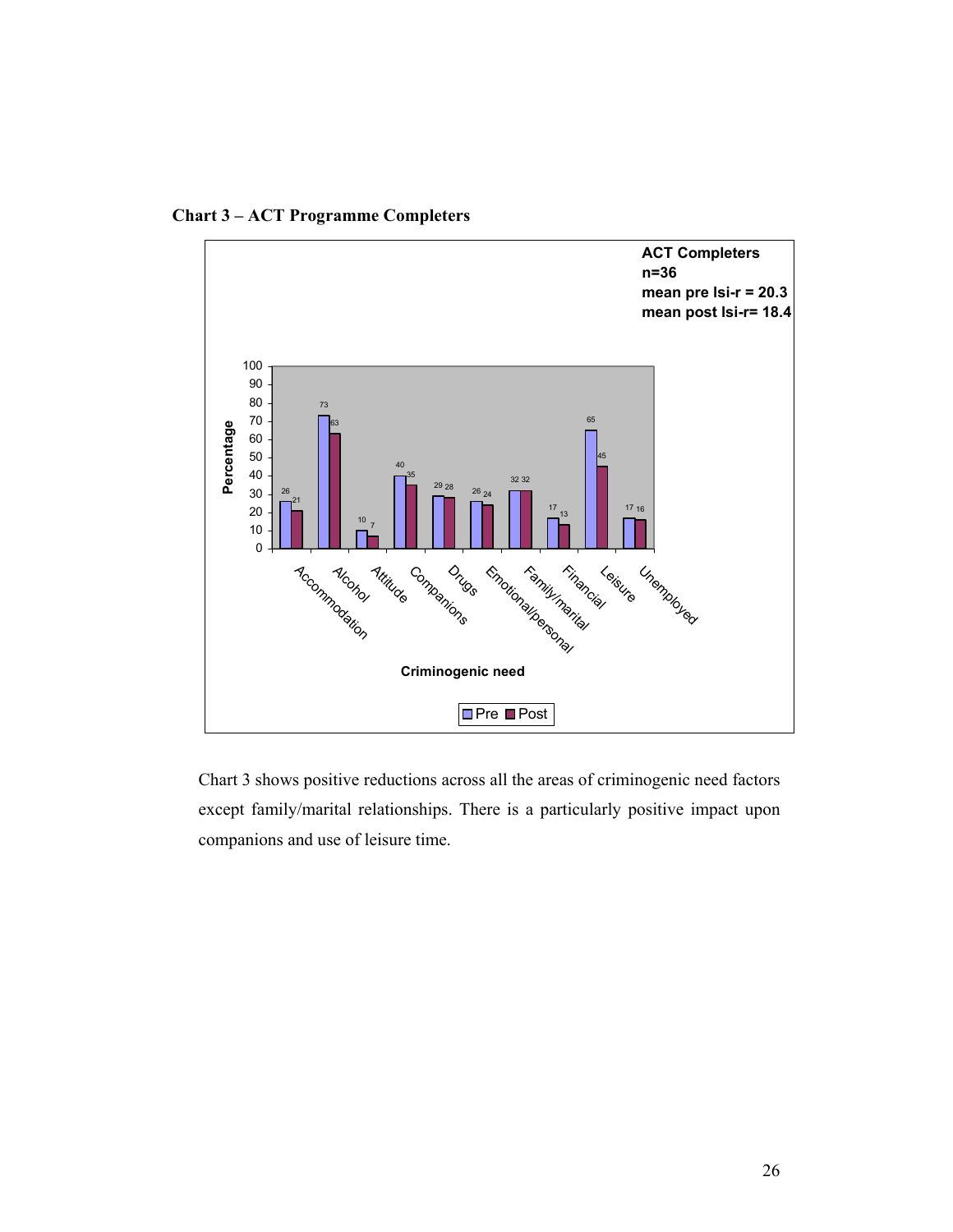



Chart 4 shows reductions in all areas of criminogenic need with positive change in accommodation status, emotional/personal factors, financial status, employment status and leisure time. The reduction in attitudes which support law-breaking is particularly large, with a 31% decrease.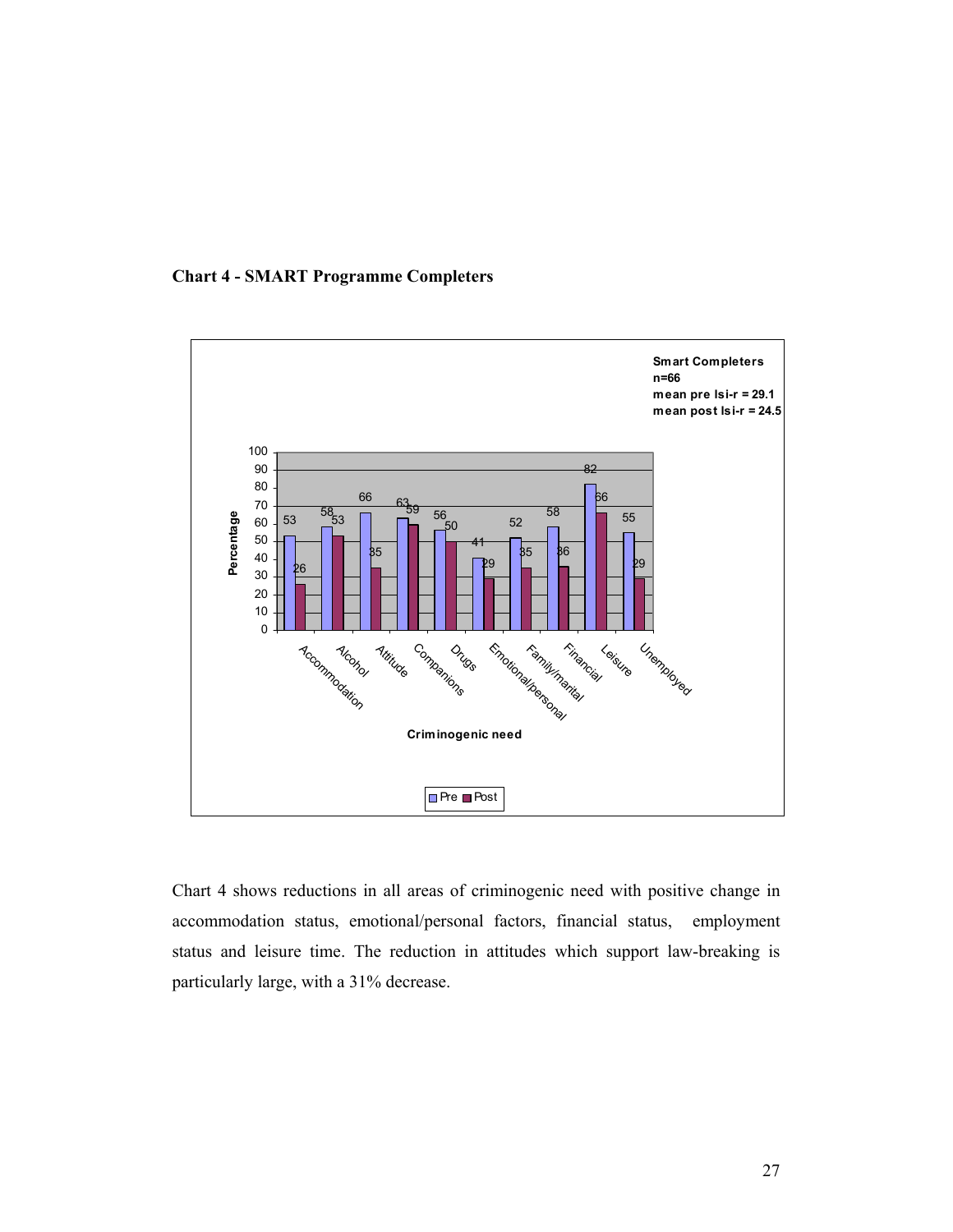#### **Chart 5 – Initial Criminogenic Needs Profile of Programme Completers**



**Initial Criminogenic Needs Profile of Programme Completers ( ASG, ACT, SMART) n=217**

Chart 5 shows that offenders who started and finished the ACT and ASG programmes presented broadly similar profiles with peaks at alcohol, companions, family/marital and leisure time despite the difference in risk levels (ASG mean LSI-R, 17.7; ACT mean LSI-R, 20.3). The SMART offenders experienced higher levels of need in these areas (with the exception of alcohol use) but also presented very high levels of need in the areas of attitudes to offending, reflecting the somewhat higher level of initial risk ( Mean pre-programme LSI-R, 29.1).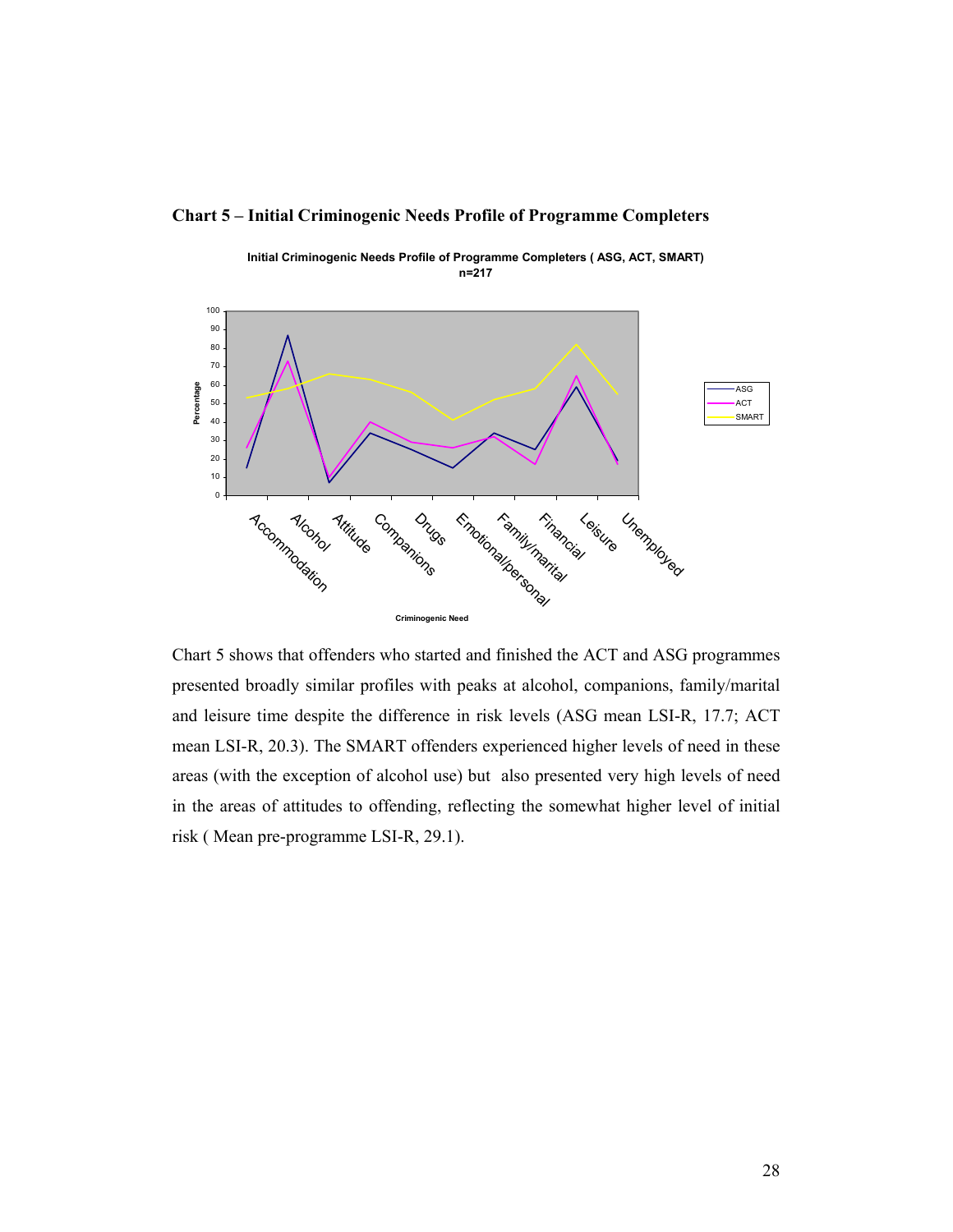#### **Chart 6 – Post Programme Criminogenic Needs Profile of Programme Completers**



Chart 6 shows the post-programme criminogenic needs profile of programme completers. When compared with Chart 4, the profiles of the ASG and ACT offenders remain similar although the overall level of each need has reduced. The SMART profile however, is different, showing overall levels of decrease in all areas changing the profile to more closely resemble the profiles of ASG and ACT offenders.

Overall, then, repeat LSI-R assessment is able to tell us a number of things about the effectiveness of intervention across the three programmes. With the exception of family/marital relationships area of the ACT programme, all areas of criminogenic need have reduced. The ASG has most impact upon financial status and use of leisure time. The ACT programme comprising mainly offenders with a high medium risk profile impacts mainly upon companions and leisure time. The SMART programme comprising only high risk offenders shows the largest changes to all areas of criminogenic need.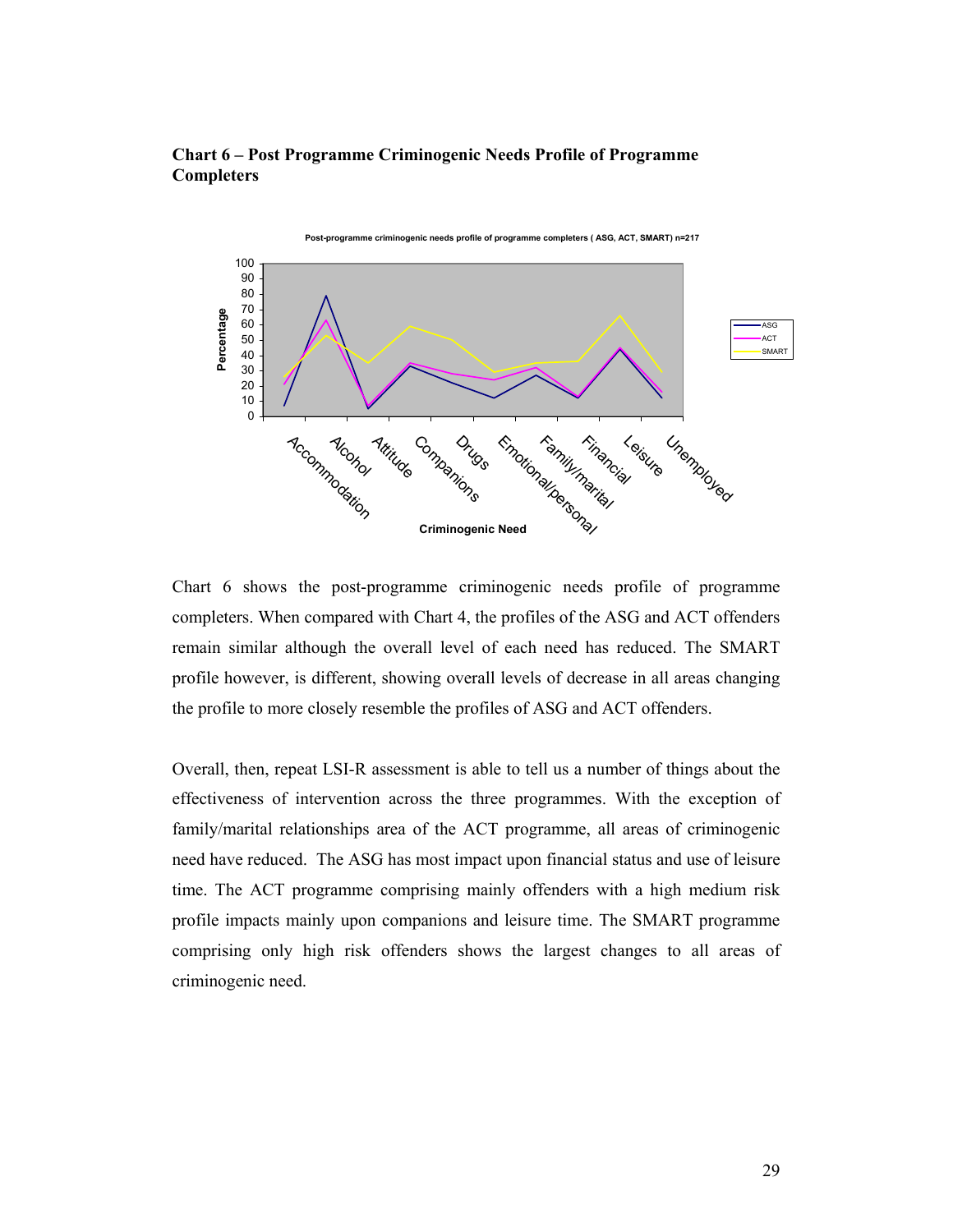## **Part Four**

### **RISK AND NEEDS PROFILE ANALYSIS OF PROGRAMME NON-COMPLETERS**

This section analyses the profiles of offenders who start, but do not complete an intervention programme. Charts 6, 7 and 8 illustrate the needs profiles of these offenders compared with the profiles of offenders who go on to complete the programmes.

#### **Chart 7 – Initial Criminogenic Needs Profile of ASG Programme Completers and Non Completers**



Chart 7 shows that offenders who did not complete the ASG showed higher levels of need in most areas. This is reflected by the higher level of initial risk (mean LSI-R, 21.7). The level of need is particularly high for accommodation status and family/marital compared to offenders who successfully completed the programme. This may also suggest that offenders who complete the ASG have a more supportive social context. The mean number of days waiting to start the ASG programme was 87 days (minimum wait 0 days, maximum 595 days). The mean number of days waiting to start an ASG programme for offenders who did not complete was 137 days (minimum 1 day, maximum 481 days).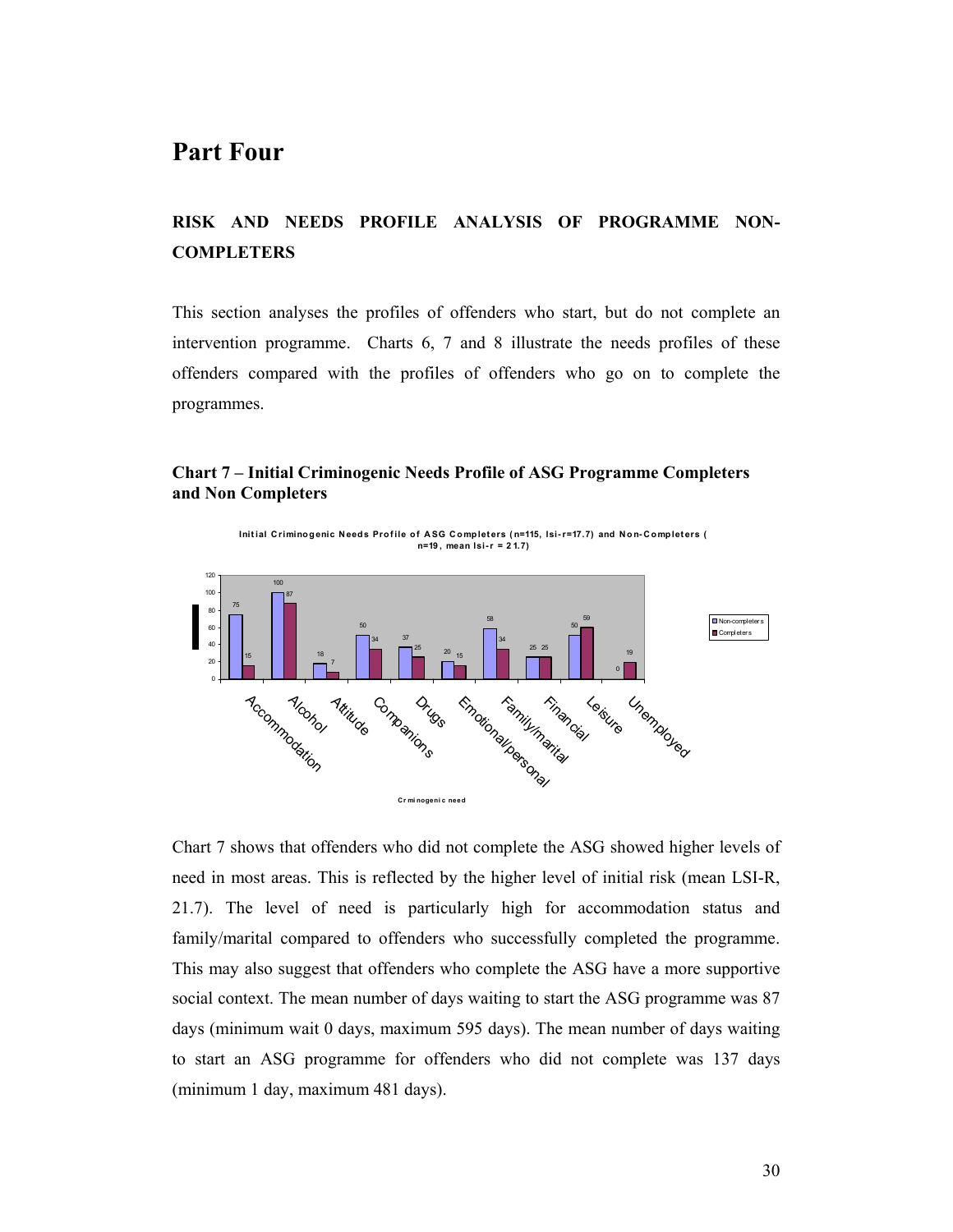#### **Chart 8 – Initial Criminogenic Needs Profile of ACT Programme Completers and Non Completers**



**Initial Criminogenic Needs Profile of ACT Completers ( n=36, lsi-r = 20.3) and Non Completers ( n= 18, lsir = 25.1)**

Chart 8 shows that offenders who did not complete the ACT programme show a higher level of initial risk (mean LSI-R = 25.1) and higher levels of need in the areas of accommodation, alcohol, attitude, companions and drugs but a lower level of need in the remaining categories, particularly leisure and employment. Interestingly, the initial level of risk places this group of non-completers into the SMART band which raises questions about staged programme intervention. Perhaps high-risk offenders should be required to undertake the SMART programme as a pre-requisite for ACT, in order to reduce the high level of need in the 'attitudes to law-breaking' subcomponent. The mean number of days waiting to start the ACT programme was 108 days (minimum wait 1 day, maximum 564 days). The mean number of days waiting to start an ACT programme for offenders who did not complete was 137 days (minimum 3 days, maximum 387 days).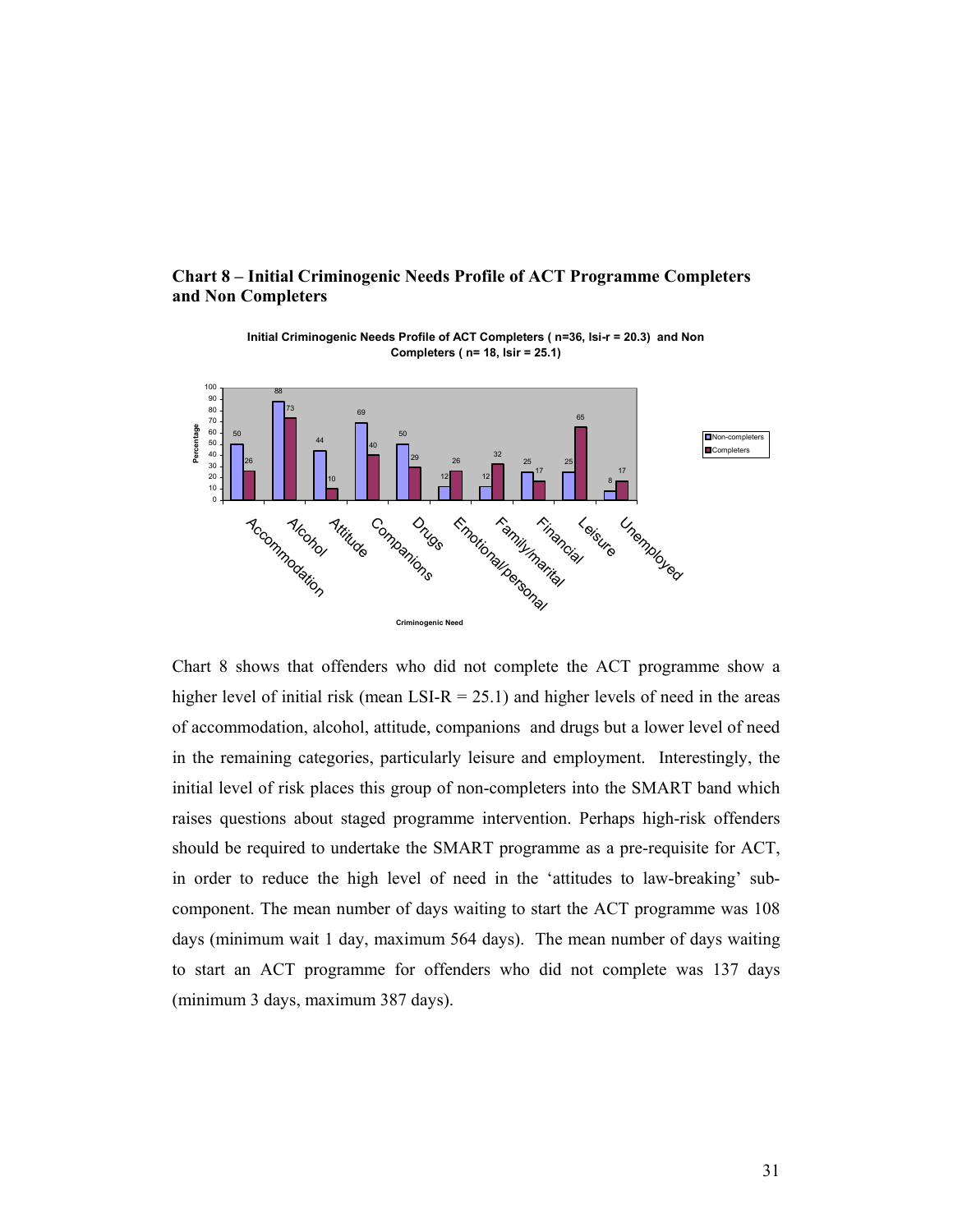#### **Chart 9 – Initial Criminogenic Needs Profile of SMART Programme Completers and Non Completers**



**Initial Criminogenic Needs Profile of SMART programme Completers ( n= 66, mean lsi-r = 29.1) and Non Completers ( n= 36, mean lsi-r= 28.6)**

Chart 9 shows that with the exception of companions and leisure need, the noncompleters differed significantly from the completers in that the levels of need were actually much lower in certain areas: accommodation, attitude, emotional /personal and financial. Drug need is at the same level as the completers, negating the anecdotal evidence that substance misuse is a significant factor in non-completion of the programme. The mean number of days waiting to start the SMART programme was 84 days (minimum wait 0 day, maximum 679 days). The mean number of days waiting to start the SMART programme for offenders who did not complete was 100 days (minimum 1 day, maximum 503 days).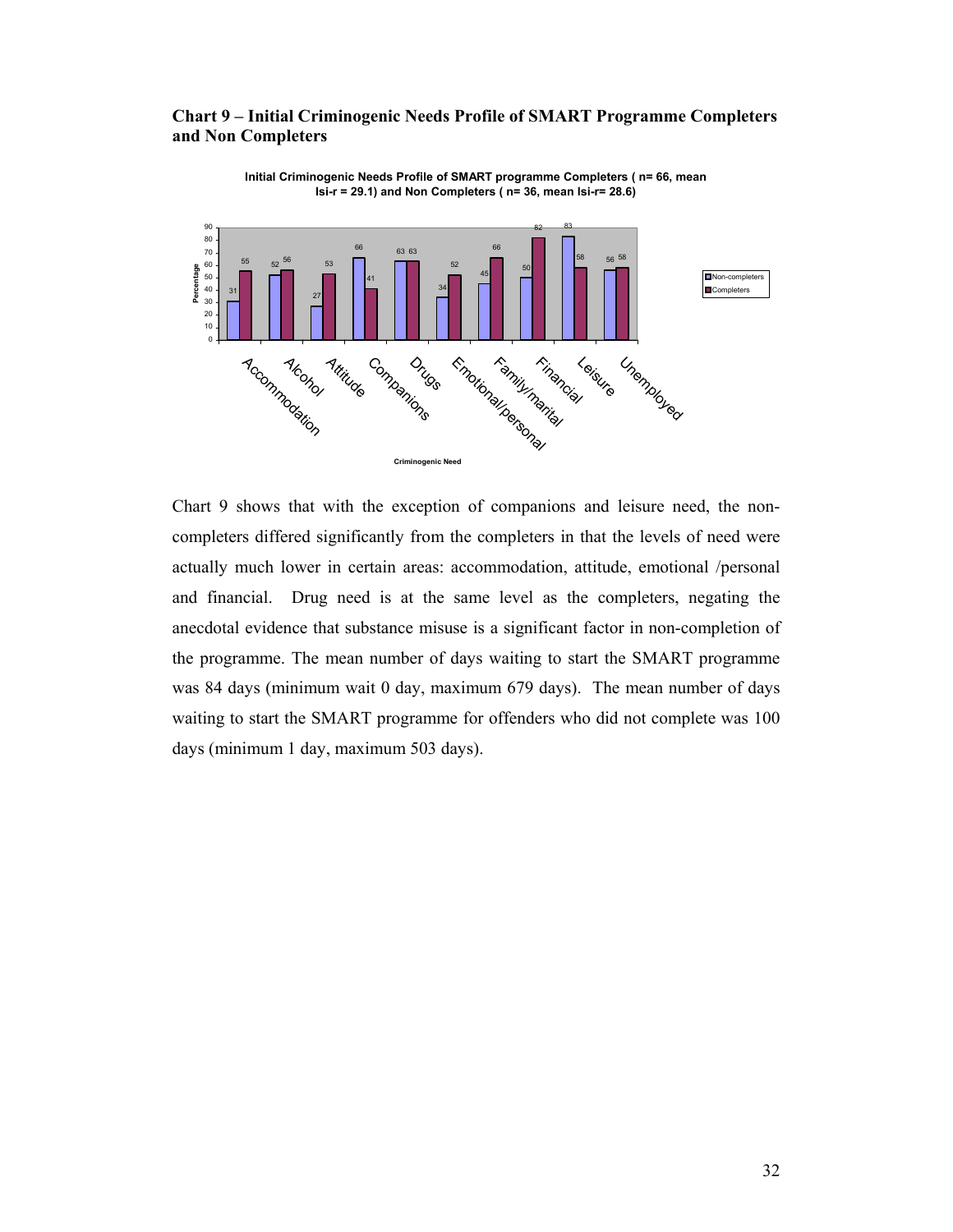#### **PROGRAMME INFORMATION**

Jersey has a high level of successful completion of programmes. Table 11 shows the programme completion data over the four year period, 1999 to 2002.

| Programme         | Started | Finished | % Completion |
|-------------------|---------|----------|--------------|
| <b>ACT</b>        |         |          |              |
| <b>ACT 1999</b>   | 16      | 14       | 88%          |
| <b>ACT 2000</b>   | 5       | 5        | 100          |
| <b>ACT 2001</b>   | 19      | 10       | 53           |
| <b>ACT 2002</b>   | 13      | $\tau$   | 54%          |
| <b>Total</b>      | 53      | 36       | 68%          |
|                   |         |          |              |
| <b>ASG</b>        |         |          |              |
| ASG 1999          | 29      | 29       | 93           |
| <b>ASG 2000</b>   | 29      | 25       | 88           |
| ASG 2001          | 44      | 42       | 95           |
| ASG 2002          | 30      | 18       | 62           |
| <b>Total:</b>     | 132     | 115      | 87%          |
|                   |         |          |              |
| <b>SMART</b>      |         |          |              |
| <b>SMART 1999</b> | 6       | 6        | 100          |
| <b>SMART 2000</b> | 18      | 11       | 61           |
| <b>SMART 2001</b> | 18      | 9        | 50           |
| <b>SMART 2002</b> | 16      | 11       | 69           |
| Total:            | 58      | 37       | 64%          |
|                   |         |          |              |
| Overall:          | 253     | 188      | 74%          |

**Table 11. Programme Completion Information** 

These completion rates exceed the target completion rate of 65% set for England and Wales for 2001/2002 (which few areas actually achieve). The Alcohol Study Group (ASG) shows a particularly high level of completion (87%)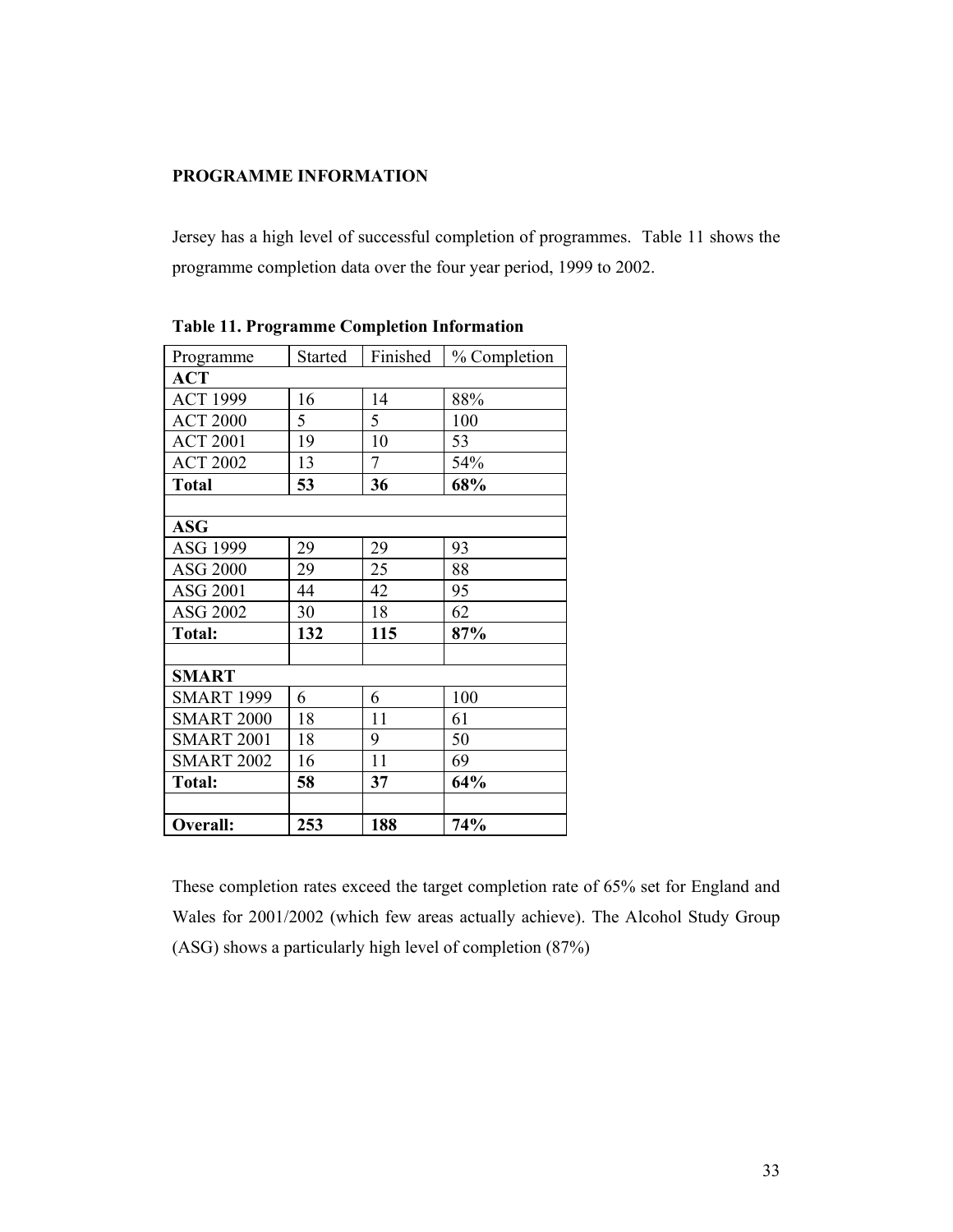#### **PROGRAMME ATTRITION INFORMATION**

Reasons recorded for failing to complete programmes in Jersey can be grouped into nine categories:

- Failure to start the programme
- Failure to attend the programme sessions resulting in breach proceedings
- Back grouping for genuine reasons
- Re-conviction during the programme
- Medical fitness
- Substance abuse detoxification
- Unstable substance abusers
- Death
- Refusal to participate in a programme

Tables twelve, thirteen and fourteen show the reasons for non-completion and the reconviction rates of offenders who failed to complete the ACT, ASG and SMART programmes:

| <b>Reason for non-completion</b>         | $\frac{0}{0}$ |  |  |  |  |
|------------------------------------------|---------------|--|--|--|--|
| Failure to attend the programme sessions | 38            |  |  |  |  |
| resulting in breach proceedings          |               |  |  |  |  |
| Failure to start the programme           | 19            |  |  |  |  |
| Back grouping for 'genuine' reasons      | 19            |  |  |  |  |
| Re-conviction                            |               |  |  |  |  |
| Medically unfit                          |               |  |  |  |  |
| Detoxification treatment                 | 5             |  |  |  |  |
| Programme refusers                       |               |  |  |  |  |
| Death of offender                        | 0             |  |  |  |  |
| Unstable substance abuser                | 0             |  |  |  |  |
| Total:                                   | 100           |  |  |  |  |

**Table 12. Attrition information - ACT programme**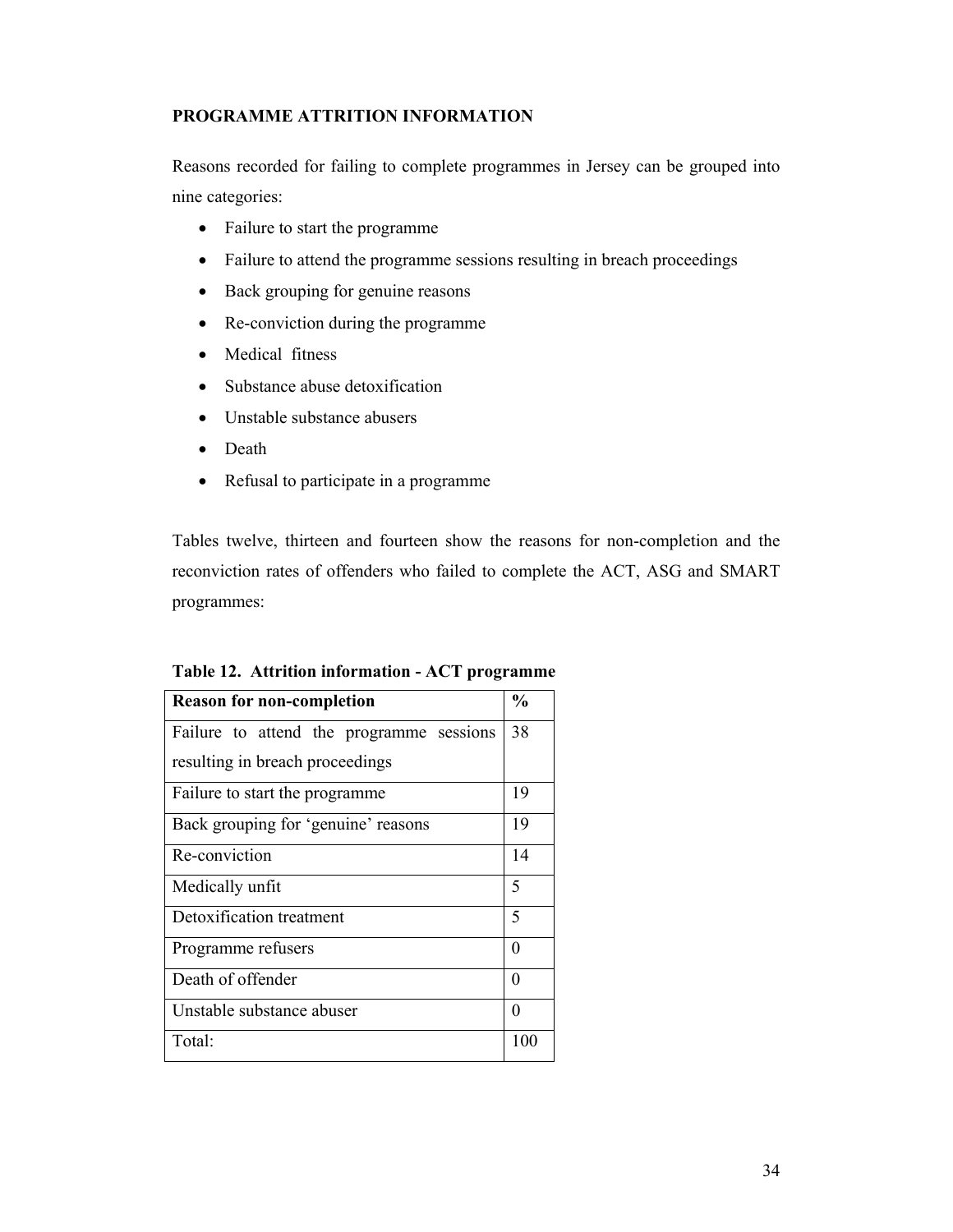| <b>Reason for non-completion</b>         | $\frac{0}{0}$ |  |  |  |  |
|------------------------------------------|---------------|--|--|--|--|
| Failure to attend the programme sessions | 47            |  |  |  |  |
| resulting in breach proceedings          |               |  |  |  |  |
| Back grouping for 'genuine' reasons      | 26            |  |  |  |  |
| Re-conviction                            | 21            |  |  |  |  |
| Medically unfit                          |               |  |  |  |  |
| Failure to start the programme           |               |  |  |  |  |
| Programme refusers                       | 0             |  |  |  |  |
| Detoxification treatment                 |               |  |  |  |  |
| Death of offender                        | 0             |  |  |  |  |
| Unstable substance abuser                | 0             |  |  |  |  |
| Total:                                   | 100           |  |  |  |  |

**Table 14. Attrition information - SMART programme** 

| <b>Reason for non-completion</b>         |     |  |  |  |
|------------------------------------------|-----|--|--|--|
| Failure to attend the programme sessions | 39  |  |  |  |
| resulting in breach proceedings          |     |  |  |  |
| Back grouping for 'genuine' reasons      | 15  |  |  |  |
| Re-conviction                            | 15  |  |  |  |
| Failure to start the programme           |     |  |  |  |
| Medically unfit                          | 10  |  |  |  |
| Death of offender                        | 3   |  |  |  |
| Programme refusers                       |     |  |  |  |
| Detoxification treatment                 |     |  |  |  |
| Unstable substance abuser                | 1   |  |  |  |
| Total:                                   | 100 |  |  |  |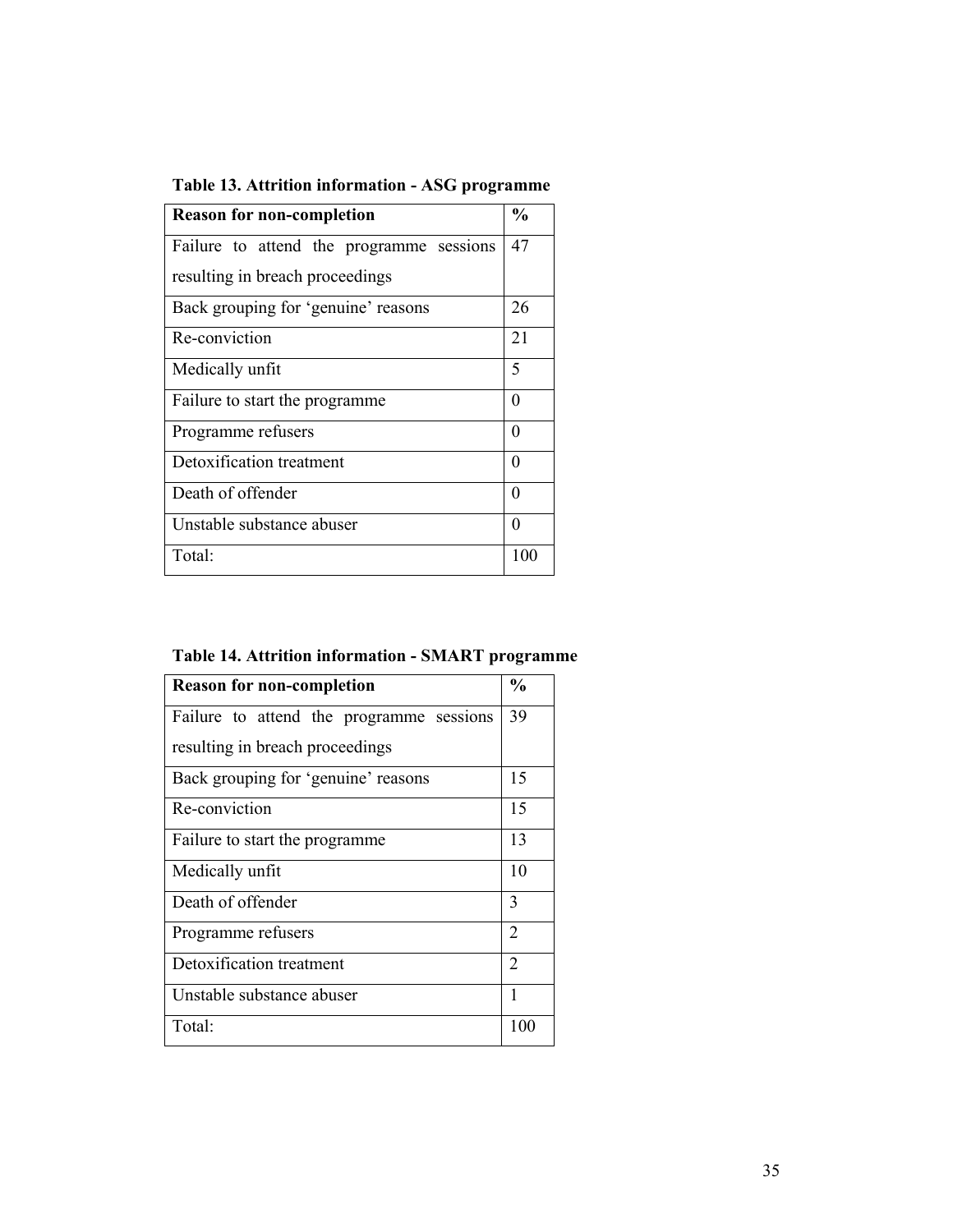| <b>Reason for non-completion</b>         | $\frac{0}{0}$  |
|------------------------------------------|----------------|
| Failure to attend the programme sessions | 40             |
| resulting in breach proceedings          |                |
| Back grouping for 'genuine' reasons      | 17             |
| Re-conviction                            | 16             |
| Failure to start the programme.          | 12             |
| Medically unfit                          | 9              |
| Detoxification treatment                 | $\overline{2}$ |
| Death of offender                        | $\overline{2}$ |
| Programme refusers                       | 1              |
| Unstable substance abuser                | 1              |
| Total                                    | 100            |

**Table 15. Attrition Information- All programmes** 

**Table 16. Reconviction of Programme Completers and Non-completers within 12 months** 

|                                     | Smart   ASG   ACT |             |  |
|-------------------------------------|-------------------|-------------|--|
| Reconviction rate of Non-Completers | 88%               | $58\%$ 81\% |  |
| Reconviction rate of Completers     | 36%               | $22\%$ 23\% |  |

It is clear from this data that offenders who do not complete the programme convict at a much higher level than those who do. Whilst the initial risk level is higher for offenders on ACT and ASG, the initial level of risk is actually lower for the SMART non-completers.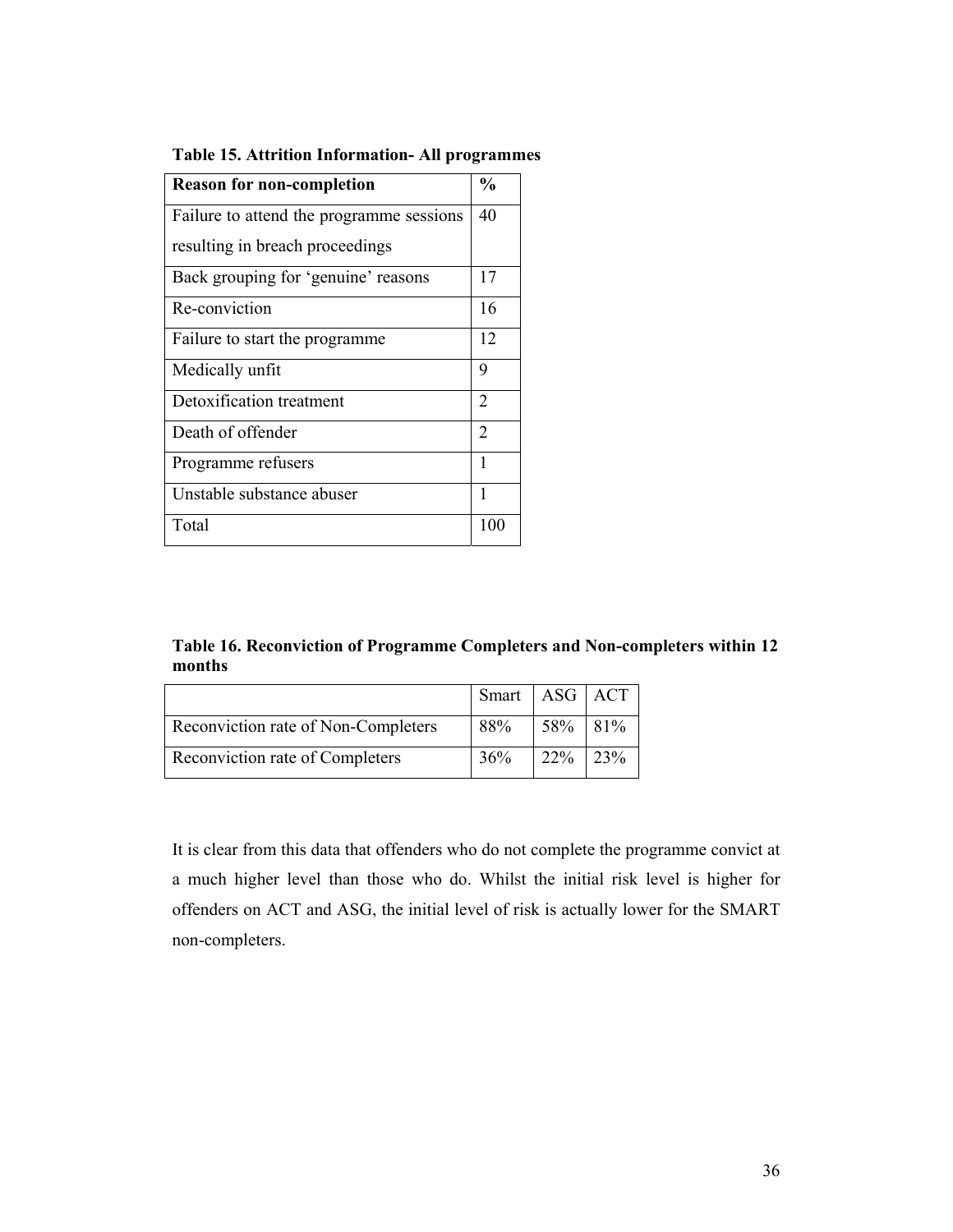#### **CONCLUSIONS**

This is the second study to be carried out in Jersey and the current data contain interesting findings. The results lend support to the following conclusions:

- LSI-R has shown itself to be a reliable predictor of reconviction risk in Jersey.
- Although the level of re-offending that is dealt with by the Parish Hall Enquiry system is not included in the official statistics, reconviction rates are generally lower than in England and Wales, and considerably lower among women than among men.
- In general, reconviction rates strongly reflect initial risk levels, and different sentences do not make large differences to the risk of reconviction. However, Community Service produced some encouraging results in all risk groups; probation also performed well for high risk offenders, and the SMART programme produced good results among the higher risk offenders who are eligible for the programme.
- Analysis of the seriousness of reconvictions at the 12 month point shows that Community Service, Probation ASG and Bind Overs have very low proportions of serious reconvictions whereas custodial sentences for young offenders tend to produce a high proportion of serious reconvictions. This trend is maintained for the community sentences at the 24 month point but the proportion of offenders sentenced to youth custody who go on to commit serious offences rises considerably.
- The Bind Over seems to perform reasonably well, generating low levels of reconviction at most levels of risk. Bind Overs tend to be imposed for the less serious range of offences. A similar outcome may well be achieved by the use of a deferred decision at Parish Hall level, obviating the need for an expensive court appearance.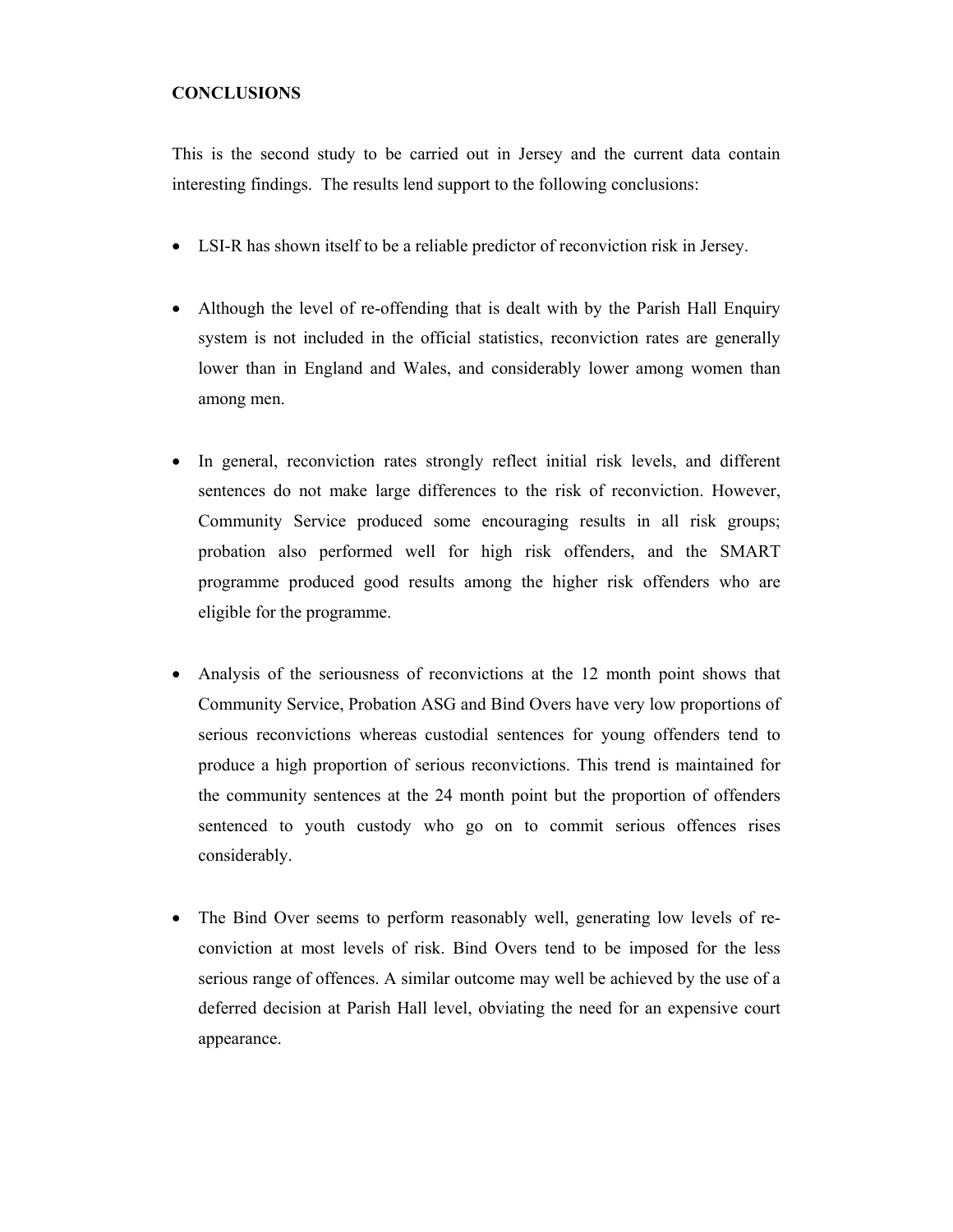- The provision of programme intervention in Jersey has resulted in statistically significant reductions in LSI-R scores, which are in turn associated with reductions in the risk of re-offending. The SMART programme performs particularly well when offenders undertake and complete the entire intervention.
- The maintenance of positive change between the end of programme and the end of order is also encouraging. This may reflect the investment made by the Jersey Service in training in programme reinforcement and pro-social modelling approaches.
- The provision of post-programme re-testing highlights a number of areas concerning the effectiveness of certain interventions at reducing specific risk areas. The ASG has the greatest impact upon financial status and use of leisure time. The high levels of criminogenic need in all areas are substantially reduced by completion of the SMART programme.
- Levels of programme completion are high when compared with England and Wales. The principal reason given for non-completion of a programme was failing to attend programme sessions resulting in breach proceedings. Currently, Jersey operates a strict non-attendance and breach policy. There may be some scope to review this policy in the light of these findings.
- The evidence is clear that offenders who are targeted appropriately to the correct programme and who go on to complete that programme show a reduced risk of reconviction. Offenders who do not complete an intervention re-convict at a substantially higher level than offenders who are successful. There may be some scope to reduce the waiting times for offenders to start programmes in order to further raise levels of completion.
- Overall, the results give a positive view of probation service activities in Jersey, and demonstrate the positive impact probation orders have across several areas of criminogenic need. The data confirm the potential of LSI-R not only as an assessment instrument but as a means of monitoring and evaluating the impact of services.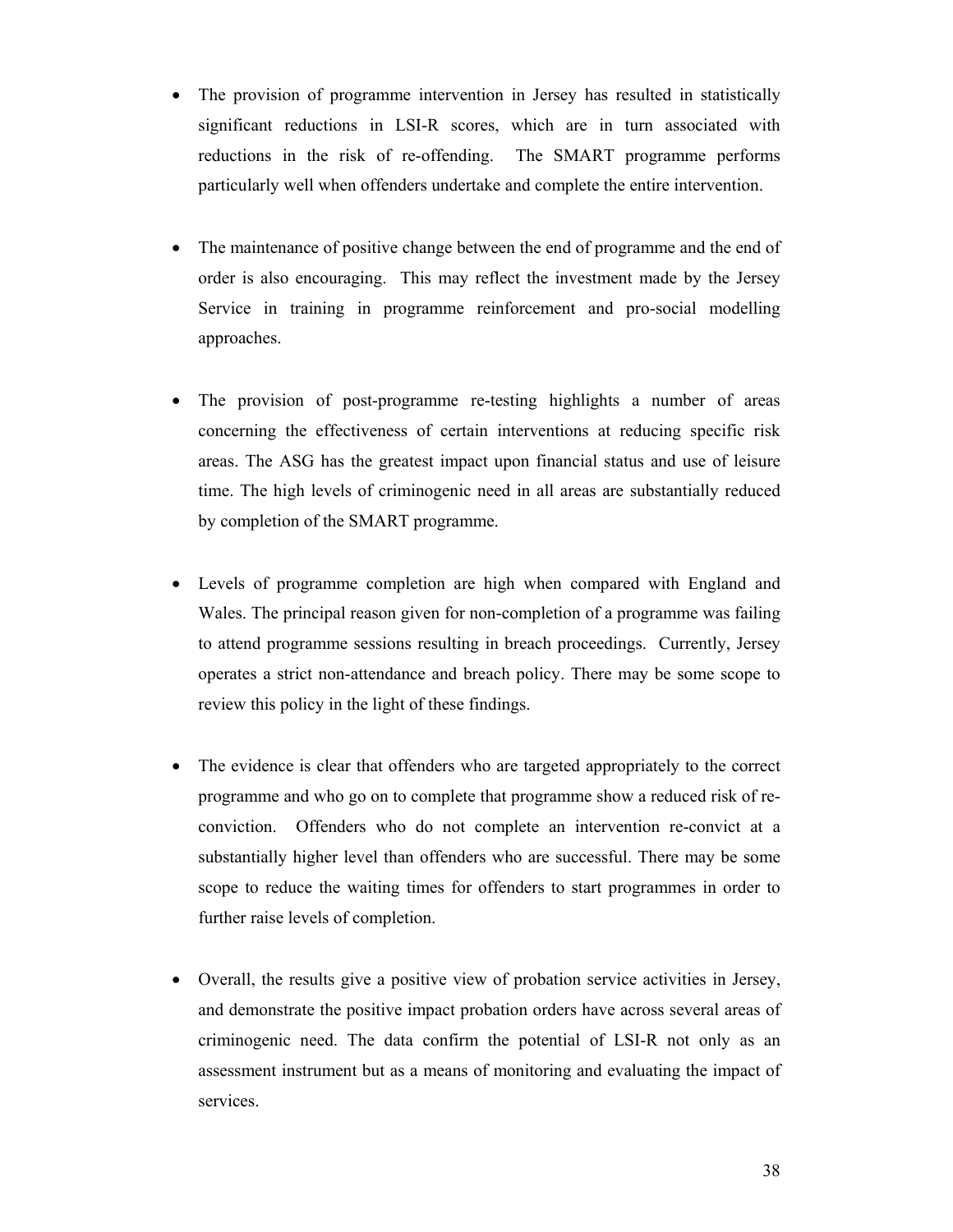A simple way of assessing the accuracy of a reconviction predictor, used for example by Copas (1992) and Lloyd et al. (1994), is to calculate the 'percentage correctly predicted'. This calculation involves taking the range of predictor values yielded by a sample, dividing them into 'high' and 'low' at a point corresponding to the proportions actually reconvicted or not reconvicted, then treating all 'high' scores as predicting reconviction and all 'low' scores as predicting non-reconviction. Reconvicted high scorers and non-reconvicted low scorers count as 'correct' predictions. (For example, for a group of offenders with known predictor scores and a known reconviction rate of 50%, the top 50% of scores would be counted as 'high' and predicting reconviction, and the bottom 50% would be counted as 'low', predicting non-reconviction. In this example, a perfect predictor would score not 100% correct but 75% correct, since high scores actually indicate a range of probabilities between 50% and 100% and low scores a range between 0% and 50%. Random prediction in this example would be expected to score 50%. Where reconviction rates are much lower, higher 'correct percentages' may be found simply because of the large number of correctly predicted non-reconvictions.)

Table A1 summarizes the Jersey prediction data, which now constitute one of the largest known LSI-R based reconviction studies.

| Group | N in group | Mean LSI- | $\frac{0}{0}$ | $%$ correctly | Significance |
|-------|------------|-----------|---------------|---------------|--------------|
|       |            | R score   | reconvicted   | predicted     | of T-test*   |
|       |            |           | in one year   |               |              |
| Men   | 1170       | 16.9      | 26.8%         | 69.4%         | p<.001       |
| Women | <b>210</b> | 15.7      | $9.0\%$       | 86.7%         | p<.001       |
| All   | 1380       | 16.7      | 24.1%         | 71.6%         | p<.001       |

**Table A1: LSI-R scores and reconvictions in Jersey** 

\* Significance here refers to the significance of the difference in mean LSI-R scores between those reconvicted and those not reconvicted.

These figures show an encouragingly high 'percentage correctly predicted': for comparison, the figure from Home Office research Study 211 (Raynor et al. 2000) was 65.4% overall for LSI-R. The Jersey figure for women is inflated by the very low reconviction rate for women in the sample (one could achieve 91% correct prediction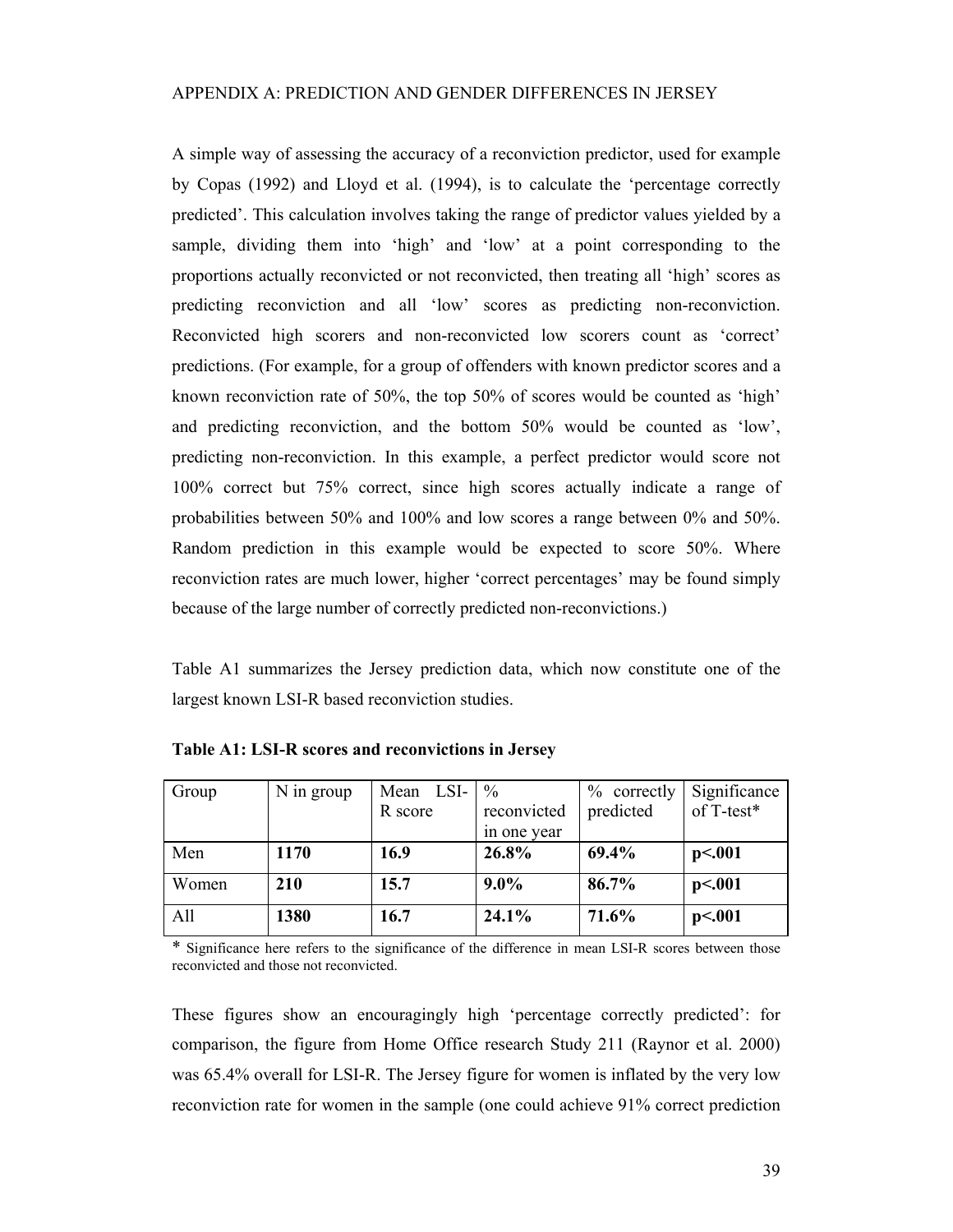simply by predicting that *no* women will reconvict) but overall the figures provide strong confirmation of the utility of LSI-R as a risk assessment for Jersey.

The other very striking feature of these figures is the gap between the reconviction rates of men and women, in spite of reasonably close LSI-R scores. This has been noted in other jurisdictions (e.g. England and Wales) but there the gap is smaller. In Jersey, great care is needed in interpreting LSI-R scores for women in order to avoid over-prediction of offending. Table A2 illustrates this in relation to each quartile of the overall Jersey LSI-R score distribution, and includes in the final column an approximate illustrative risk range for each quartile to guide interpretation of the risk assessment component of LSI-R in Jersey. (This very slightly revises the figures provided in the previous report [Raynor and Miles 2001] but should still be treated as indicative only until higher numbers, particularly for women, become available for analysis.)

**Table A2: Average reconviction rates and estimated reconviction risks for quartiles.** 

| <b>Quartiles</b>                   | <b>Number</b> | months | $\%$ reconvicted in 12 Illustrative risk range<br>(approx.) |
|------------------------------------|---------------|--------|-------------------------------------------------------------|
| 1 (LSI-R = up to 9)                | 275           | 13.1%  | $0\% - 15\%$                                                |
| $2$ (LSI-R = 10-15)                | 296           | 17.9%  | $16\% - 24\%$                                               |
| $3$ (LSI-R = 16-22)                | 292           | 30.1%  | $25\% - 38\%$                                               |
| (LSI-R = 23 and 307)<br>4<br>over) |               | 44.6%  | 39% and upwards                                             |

**MEN:** 

#### **WOMEN:**

| Quartiles                    | <b>Number</b> |        | $\%$ reconvicted in 12   Illustrative risk range |
|------------------------------|---------------|--------|--------------------------------------------------|
|                              |               | months | (approx.)                                        |
| 1 (LSI-R = up to 9)          | 66            | 1.5%   | $0\% - 3\%$                                      |
| $2$ (LSI-R = 10-15)          | 54            | 7.4%   | $4\% - 7\%$                                      |
| $3$ (LSI-R = 16-22)          | 45            | 8.9%   | $8\% - 18\%$                                     |
| 4 $(LSI-R = 23$ and<br>over) | 45            | 22.2%  | 19% and upwards                                  |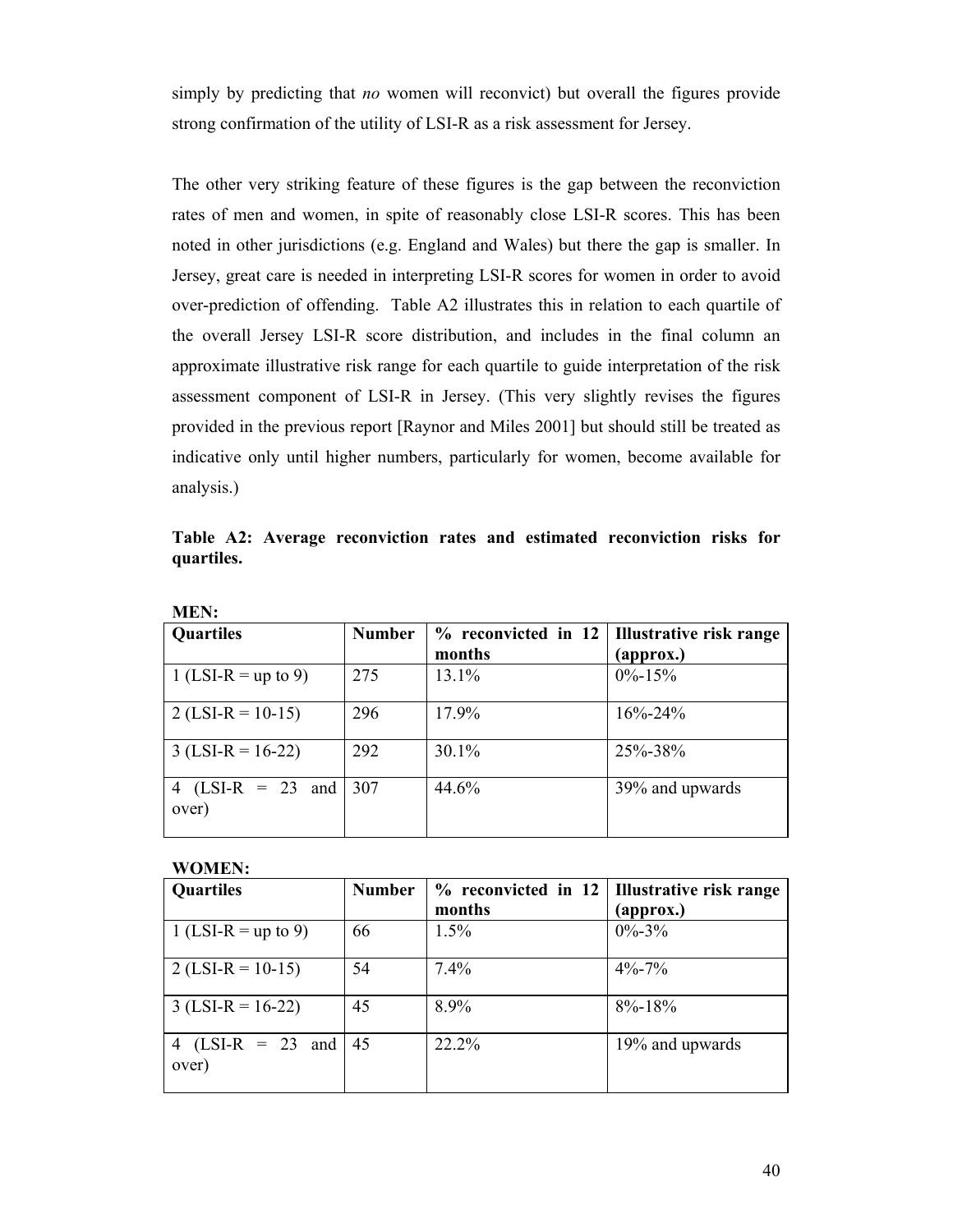#### **APPENDIX B: THE PARISH HALL ENQUIRY SYSTEM**

In all but the most serious offences, offenders will be invited to attend at a Parish Hall Enquiry to have the circumstances of the offences reviewed by the *Centenier*. Parish Hall Enquiry refers to the process of preliminary investigation conducted by a *Centenier* to ascertain whether there is sufficient evidence to suggest that an offence has been committed and whether or not it is in the public interest to prosecute the alleged offender for that offence. The Parish Hall Enquiry has no legal definition and it is not a Court of Law. Enquiries are held in the evening, attendance is voluntary and the attendee can at any time request that the case be heard before the Magistrate. If a person warned to attend at Parish Hall Enquiry does not attend, the *Centenier* may choose to issue a summons to appear before the Magistrate unless the offence is considered to be so trivial as to be a waste of court time.

The purpose of the Enquiry is for the *Centenier* to decide:

- Whether there is sufficient evidence to justify a charge
- If so, whether it is in the public interest to prosecute or whether the matter can be dealt with in some other way at the Enquiry; and
- If the matter is to be dealt with at the Enquiry, the appropriate method of disposal.

The Enquiry is a private hearing and it is a matter for the discretion of the *Centenier* as to whether an attendee may be accompanied by any other person. The results are not published in the widely read local newspaper. The Criminal Justice Unit at States Police Headquarters records the outcome of the Enquiry. This does not constitute a criminal conviction, but is regarded as a "Parish Hall Sanction". This record is produced at subsequent Enquiries and Court appearances within the Island. There is no requirement to declare these sanctions on job applications or visa requests. The Rehabilitation of Offenders (Jersey) Law does not apply to sanctions meted at Parish Hall because they are not recognised as criminal convictions.